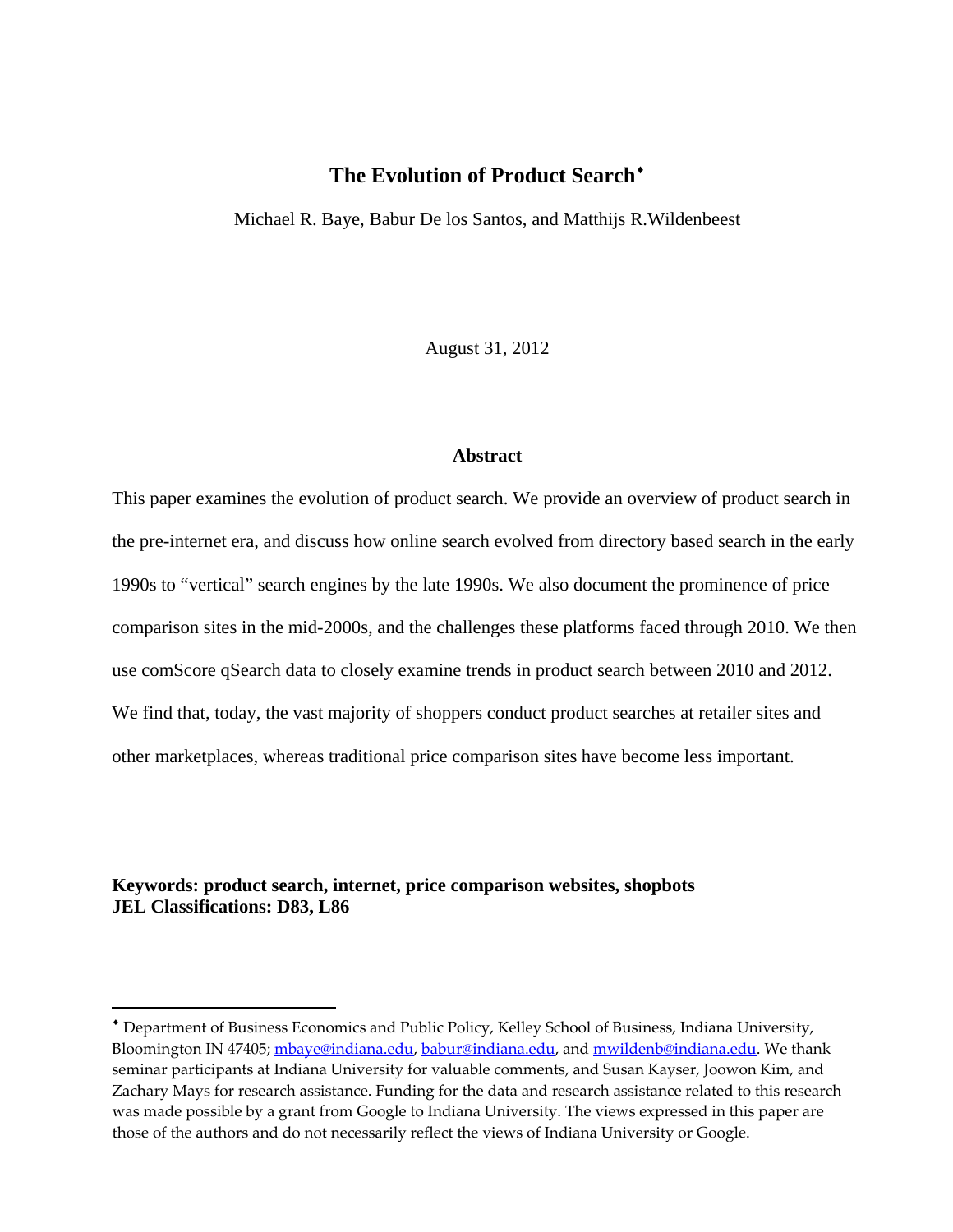#### I. **Introduction**

Product information—the prices, attributes, and availability of products sold by different sellers—is important for the functioning of competitive markets. Product information may be transmitted to consumers through the marketing efforts of firms; it may be acquired directly by consumers who spend time and other resources searching for a product, or both. Since the gathering and dissemination of information through marketing and search is costly, rational economic actors typically stop short of gathering (or providing) full information about products.<sup>1</sup>

During the course of human history, numerous innovations have dramatically reduced market participants' costs of acquiring and transmitting product information.<sup>2</sup> This paper discusses some of these innovations, including the evolution of product search on the internet. Consumers have clearly benefited from their ability to more easily search for products online. Thanks to innovations that have reduced consumers' costs of locating products online, and the heightened competition brought on by these innovations, consumers have enjoyed quantifiable increases in welfare thanks to lower prices<sup>3</sup> and greater product variety.<sup>4</sup>

<sup>3</sup> See Michael R. Baye, John Morgan, and Patrick Scholten, "The Value of Information in an Online Consumer Electronics Market*," Journal of Public Policy & Marketing* Vol. 22, No. 1 (Spring, 2003), pp. 17-25; stable URL: http://www.jstor.org/stable/30000838BMS. These authors document that consumers using price comparison sites to purchase at the lowest price rather than the average price saved around 16 percent. These savings remained at that level throughout the 2000s; see http://www.nashequilibrium.com/Data.php?measure1=Value\_of\_Information&measure2=&limit=99999 . See also Jeffrey R. Brown and

 1 The seminal reference is George J. Stigler, "The Economics of Information," *Journal of Political Economy* Vol. 69, No. 3 (Jun., 1961), pp. 213-225; stable URL: http://www.jstor.org/stable/1829263.

 $2^2$  For example, innovations in transportation (buggies, automobiles, roads, and highways) and modes of communication (newspapers, billboards, the telephone, radio, television, and the internet) made it easier for consumers to search for products and for sellers to transmit product information to consumers.

Austan Goolsbee, "Does the Internet Make Markets More Competitive? Evidence from the Life Insurance Industry," *Journal of Political Economy*, Vol. 110 No. 3 (June 2002), pp. 481-507.

<sup>&</sup>lt;sup>4</sup> See Erik Brynjolfsson, Yu (Jeffrey) Hu, and Michael D. Smith, "Consumer Surplus in the Digital Economy: Estimating the Value of Increased Product Variety at Online Booksellers," *Management Science* Vol. 49, No. 11 (Nov., 2003), pp. 1580-1596; stable URL: http://www.jstor.org/stable/4134002. These authors show that the increase in the product variety in books, owing to the ease with which online shoppers can locate books, increased consumer welfare by about \$1 billion in 2000. This may not seem like a staggering number, but considering that the U.S. Census Bureau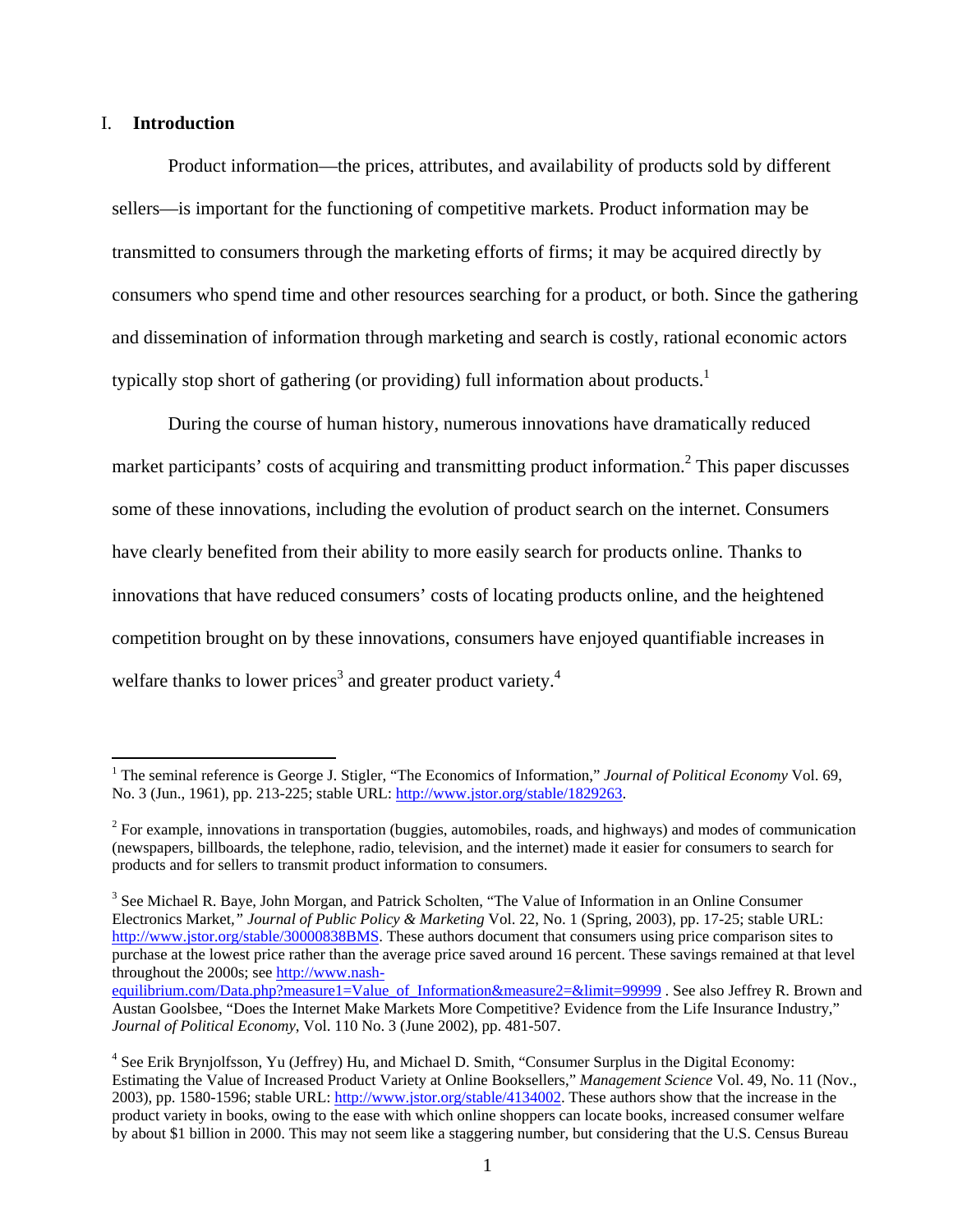Our paper is organized as follows. Section II discusses product search in the pre-internet era, including some of the economics literature developed in that era that shaped our understanding of the role that search costs play in the formation of market prices. Section III examines the early beginnings of online product search during the 1990s, which began with directories and catalogues of sites (such as Yahoo!) and web search engines (such as Lycos and Excite), and quickly evolved into "vertical" search engines (such as Dealtime and mySimon) that searched subsets of the growing number of webpages. Section IV examines product search between 2000 and 2010, which is a period in which product search platforms evolved to overcome significant problems with the technologies that were used in the 1990s to fetch product information for consumers.

Section V uses comScore's qSearch data to examine trends in product search between 2010 and 2012. Consistent with the earlier evolution, the data reveal that traditional price comparison sites (which include players like PriceGrabber, Shopping.com, Dealtime, Shopper.com, Google Product Search, and Bing Shopping) are becoming less important. Indeed, product searches at traditional retailers (such as Walmart), online retailers (such as Amazon), and other online marketplaces (such as eBay) dwarf those at comparison sites. Furthermore, the share of product searches performed at price comparison sites relative to other vertical sites has declined since 2010. The most recent data suggests that product search has evolved to the point where the vast majority of consumers conduct product searches at retailer and marketplace sites, such as Walmart, Amazon, and eBay.

The apparent decline in the relative importance of traditional price comparison sites is even more pronounced when one includes searches on platforms such as Craigslist, which currently is branded as a marketplace for *used products*, jobs, and other services. In light of Craigslist's number

reported that online retail sales of *all* goods and services in 2000 totaled only \$27 billion, \$1 billion in additional consumer surplus within the book segment alone is substantial.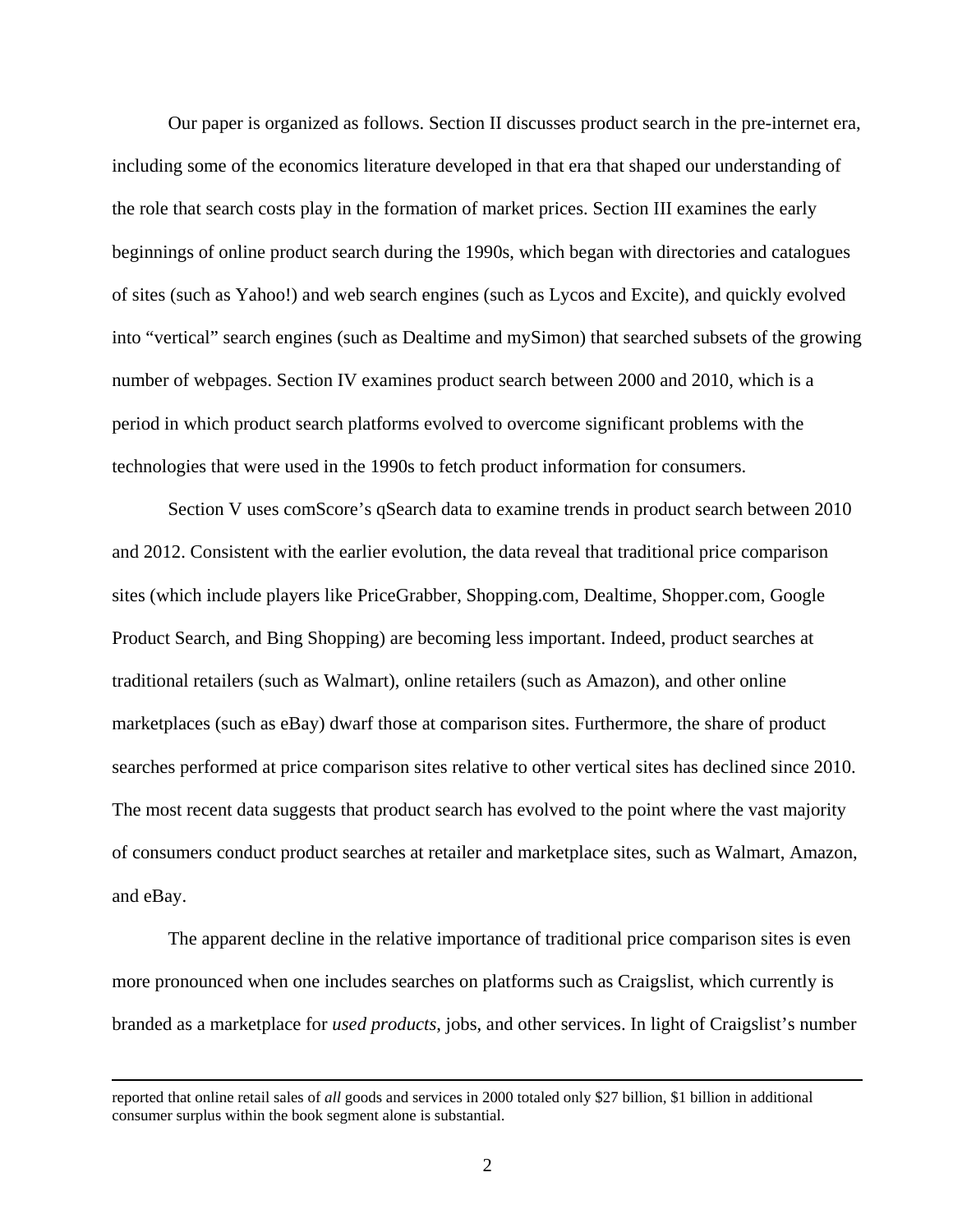of users, it is potentially well positioned to expand its listings to include both new and used products—as both Amazon and eBay have done in recent years. Amazon initially sold books from its own inventory; today it sells general merchandise not only from its own inventory, but new and used products for Amazon Marketplace Sellers. Likewise, eBay started out as an auction site that brought buyers and sellers of used products together, but by the beginning of 2012, 70 percent of eBay's listings were for new products, and over 60 percent of its listings were by sellers charging a fixed price rather than using an auction.<sup>5</sup>

Section VI provides concluding remarks and discusses several challenges in accurately measuring online product search. Among these challenges is the fact that a growing number of "searches" on traditional retailers' sites are not included in traditional data on search because they are "menu" or "icon" driven actions rather than textual searches. Additionally, the comScore qSearch data does not account for searches on the growing number of "closed" systems (devices using Amazon's Price Check App, Apple's iTunes Store, or the Best Buy App, for instance). For these reasons, measures of product search based on browser behavior may understate the importance of product search on retailer sites and online marketplaces.

#### II. **Product Search Before the Internet**

 $\overline{a}$ 

At the dawn of civilization—long before the internet, cars, phones, and before the emergence of money as a medium of exchange—a hunter wishing to acquire grain in exchange for game would have to search for someone wishing to exchange grain for meat. The hunter's costs of locating the right trading partner—search costs in this barter economy—included the calories lost carrying meat from camp-to-camp in an attempt to identify a potential trading partner. As Jevons noted over a century ago, "There may be many people wanting, and many possessing those things wanted; but to

<sup>5</sup> See, Alice Hines, "EBay's 'Buy It New' Rebranding Angers Devoted Used Goods Sellers," *Daily Finance*, November 11, 2011; http://www.dailyfinance.com/2011/11/02/ebays-buy-it-new-rebranding-angers-devoted-used-goods-sellers/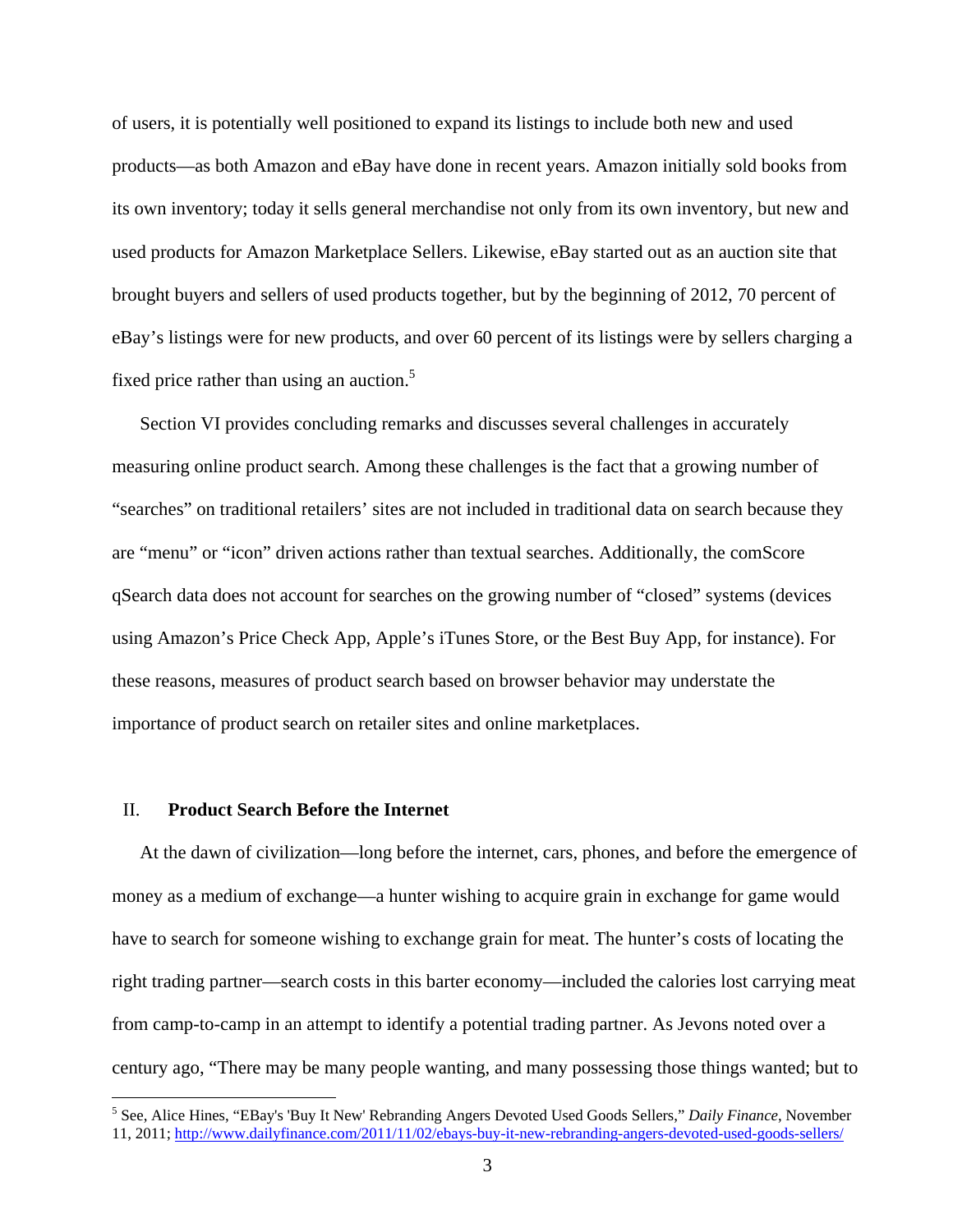allow of an act of barter, there must be a double coincidence, which will rarely happen."<sup>6</sup> In the history of humankind, the very first innovation that substantially reduced the cost of product search was the invention of money as a medium of exchange.<sup>7</sup>

Even after the emergence of money as a medium of exchange, product search was still very costly by today's standards. Over time, advances in transportation technologies (such as buggies and automobiles) and communication technologies (such as newspapers, telephones, and the yellow pages) reduced consumers' costs of searching different sellers to compare prices and other product attributes.

The economics literature on product search pre-dates the internet; it began in 1961when Nobel Laureate George Stigler quipped that "[information] occupies a slum dwelling in the town of economics."<sup>8</sup> Since then, thousands of theoretical and empirical papers relating to the economics of information have been published. $9$  One of the central themes of this literature is that consumer search costs give retailers market power—sometimes even monopoly power. A second theme is that reductions in search costs induce consumers to search more intensely for better deals. To the extent that reductions in search costs heighten competition among retailers, this reduces the market power of retailers and increases consumer welfare.

<sup>6</sup> William Stanley Jevons, *Money and the Mechanism of Exchange*. Third Edition. London: Henry S. King & Co., 1876, p. 3-4.

<sup>&</sup>lt;sup>7</sup> For a macroeconomic view of the role of money in reducing search costs, see Nobuhiro Kiyotaki and Randall Wright, "A Search-Theoretic Approach to Monetary Economics," *The American Economic Review* Vol. 83, No. 1 (Mar., 1993), pp. 63-77; stable URL: http://www.jstor.org/stable/2117496. See also Karl Brunner and Allan H. Meltzer, "The Uses of Money: Money in the Theory of an Exchange Economy," *The American Economic Review* Vol. 61, No. 5 (Dec., 1971), pp. 784-805; stable URL: http://www.jstor.org/stable/1813142.

<sup>8</sup> George J. Stigler, "The Economics of Information," *Journal of Political Economy* Vol. 69, No. 3 (Jun., 1961), p. 213; stable URL: http://www.jstor.org/stable/1829263.

<sup>&</sup>lt;sup>9</sup> For a discussion of this literature, see Michael R. Baye, John Morgan, and Patrick Scholten, "Information, Search, and Price Dispersion," Chapter 6 in Handbook in Economics and Information Systems Volume 1 (T. Hendershott, Ed.), Amsterdam: Elsevier, 2006.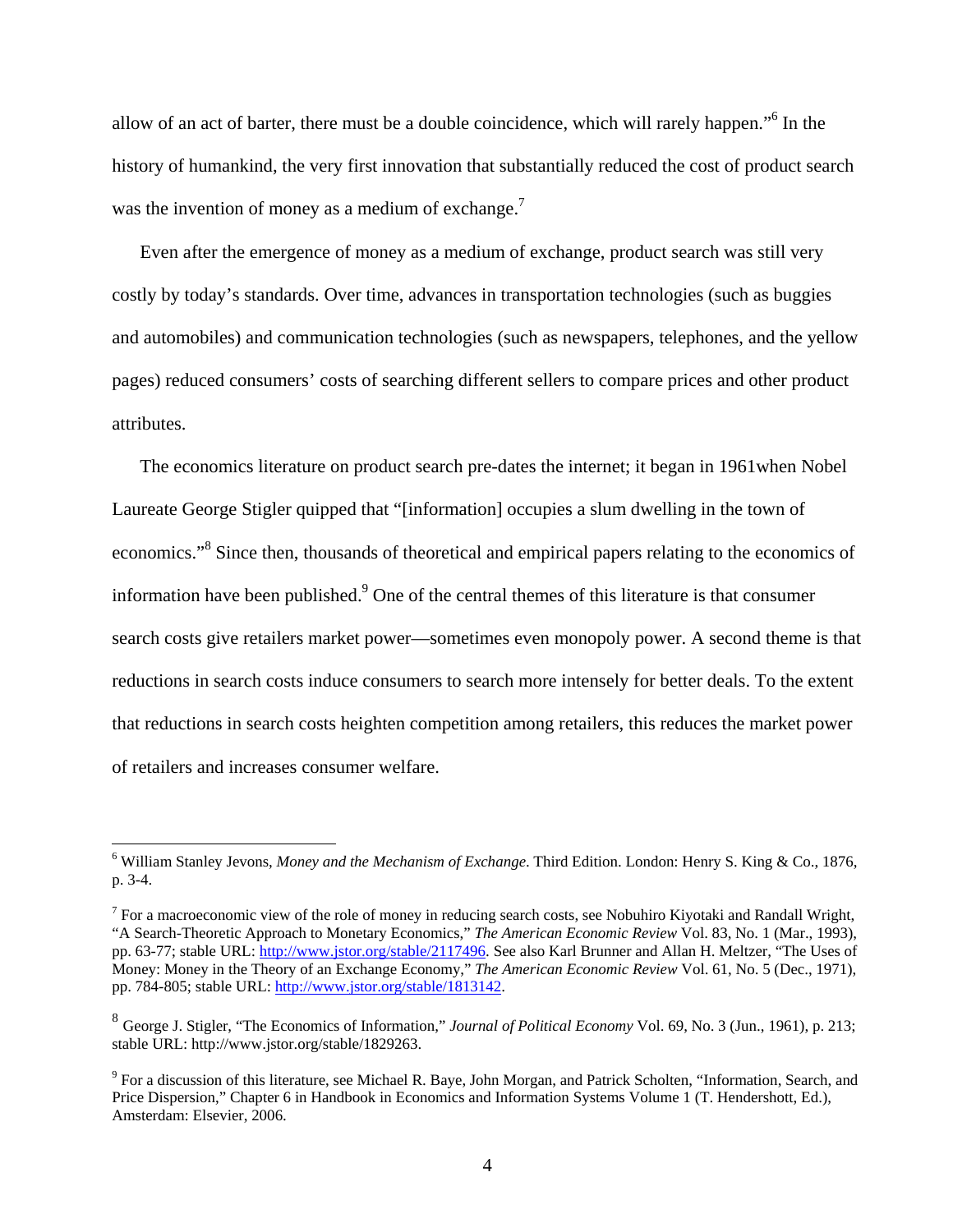#### III. **The Beginnings of Online Product Search**

With the exception of the invention of money as a medium of exchange, the internet has arguably reduced product search costs more than any other innovation in the history of mankind. Today, the internet permits buyers to quickly and easily locate the best deals, and expands competition to sellers that may be located far from a given consumer's domicile.<sup>10</sup> But this was not the case at the dawn of the internet. In June 1993, there were only about 130 ".com" websites. By the end of 1996 there were about  $650,000$ ,  $^{11}$  and by the end of the decade, the internet contained millions of sites.<sup>12</sup> The growing number of websites—coupled with growth in the number of pages at each site—made it difficult for users to locate product and other information about potential sellers. To make matters even worse, the rapid growth of content on the internet was exceeding content organizers' abilities to organize it.

Most websites developed in the early to mid-1990s were built around the page model, which led content organizers to build content directories. For example, Yahoo! and LookSmart developed algorithms that crawled the web, grouped pages around similar content, and displayed directories of pages that attempted to organize content into hierarchical categories.<sup>13</sup> A shopper wishing to locate a computer game, for example, had to commit to a particular category (such as "Computers and the Internet," "Entertainment," or "Recreation and Sports", and navigate down that category. This made it costly for users to switch to a different top-level category or change search strategies in

 $10$  See, for instance, Michael R. Baye and John Morgan, "Information Gatekeepers on the Internet and the Competitiveness of Homogeneous Product Markets," *The American Economic Review*, Vol. 91, No. 3 (Jun., 2001), pp. 454-474; stable URL: http://www.jstor.org/stable/2677873.

<sup>11</sup> Clifford Lynch, "Searching the Internet," *Scientific American*, Vol. 276, No. 3 (March 1997), p. 53.

 $12$  As measured by servers; see Bernardo A. Huberman and Lada A. Adamic, "Evolutionary Dynamics of the World Wide Web" (January 1999) available at http://arxiv.org/abs/cond-mat/9901071v2.

<sup>&</sup>lt;sup>13</sup> See, for example, Marti A. Hearst, "Interfaces for Searching the Web," *Scientific American*, Vol. 276, No. 3 (March 1997), pp. 68-72.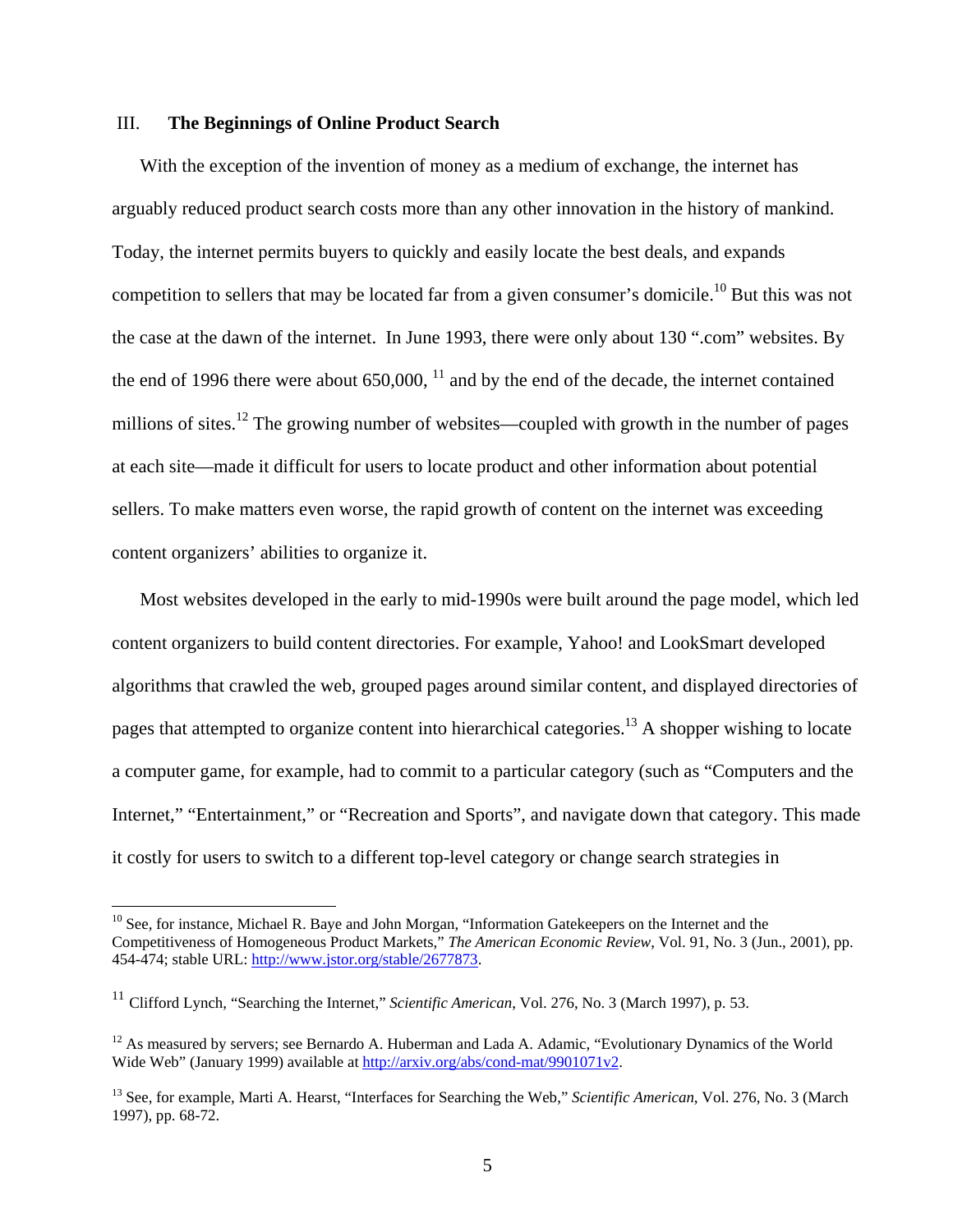midstream. Essentially, the directory format required users to use a sequential search strategy—that is, sequentially clicking on categories and making a decision to "continue" or "stop" this particular search strategy after each new page in the hierarchy was reached.<sup>14</sup>

Web search engines (such as Excite, Webcrawler, Lycos, and AltaVista) were in their infancy during the mid to late 1990s, and were not particularly adept at performing product searches; "even the best algorithms for ranking texts in order of relevance [were] unreliable when queries contain[ed] just a handful of search terms."<sup>15</sup> This, coupled with (1) the staggering growth in pages that web search engines had to "crawl" and index, and (2) the fact that at this time the internet was little more than a "chaotic repository for the collective output of the world's digital 'printing presses"<sup>16</sup> rather than a venue for overcoming the "coincidence of wants" problem of potential buyers and sellers, helped fuel "vertical" product search engines. Vertical search engines targeted a smaller number of sites with similar content (such as news, travel, or retailer websites), and thus held the promise of providing consumers with superior search results for specific types of search, including product search.<sup>17</sup> Rowley (2000) notes that some web search engines, such as Excite, automatically interpreted some searches (such as "flowers") as a product search and diverted the query to a vertical search engine (Jango) to return product search results.18

 $14$  For a survey of the literature on sequential and fixed-sample sized search, see Michael R. Baye, John Morgan, and Patrick Scholten, "Information, Search, and Price Dispersion," Chapter 6 in Handbook in Economics and Information Systems Volume 1 (T. Hendershott, Ed.), Amsterdam: Elsevier, 2006.

<sup>15</sup> Marti A. Hearst, "Interfaces for Searching the Web," *Scientific American*, Vol. 276, No. 3 (March 1997), p. 71.

<sup>16</sup> Clifford Lynch, "Searching the Internet," *Scientific American*, Vol. 276, No. 3 (March 1997), p. 52.

 $17$  For purposes of this paper, product search excludes search for services such as news, travel, or employment. We note that the online travel booking site, Expedia.com, was launched by a division within Microsoft in 1996, and was spun off from Microsoft three years later; see http://www.expediainc.com/company.cfm.

<sup>18</sup> Jennifer Rowley, (2000),"Product Search in e-shopping: A Review and Research Propositions," *Journal of Consumer Marketing*, Vol. 17 No. 1, p. 30; available online at http://dx.doi.org/10.1108/07363760010309528.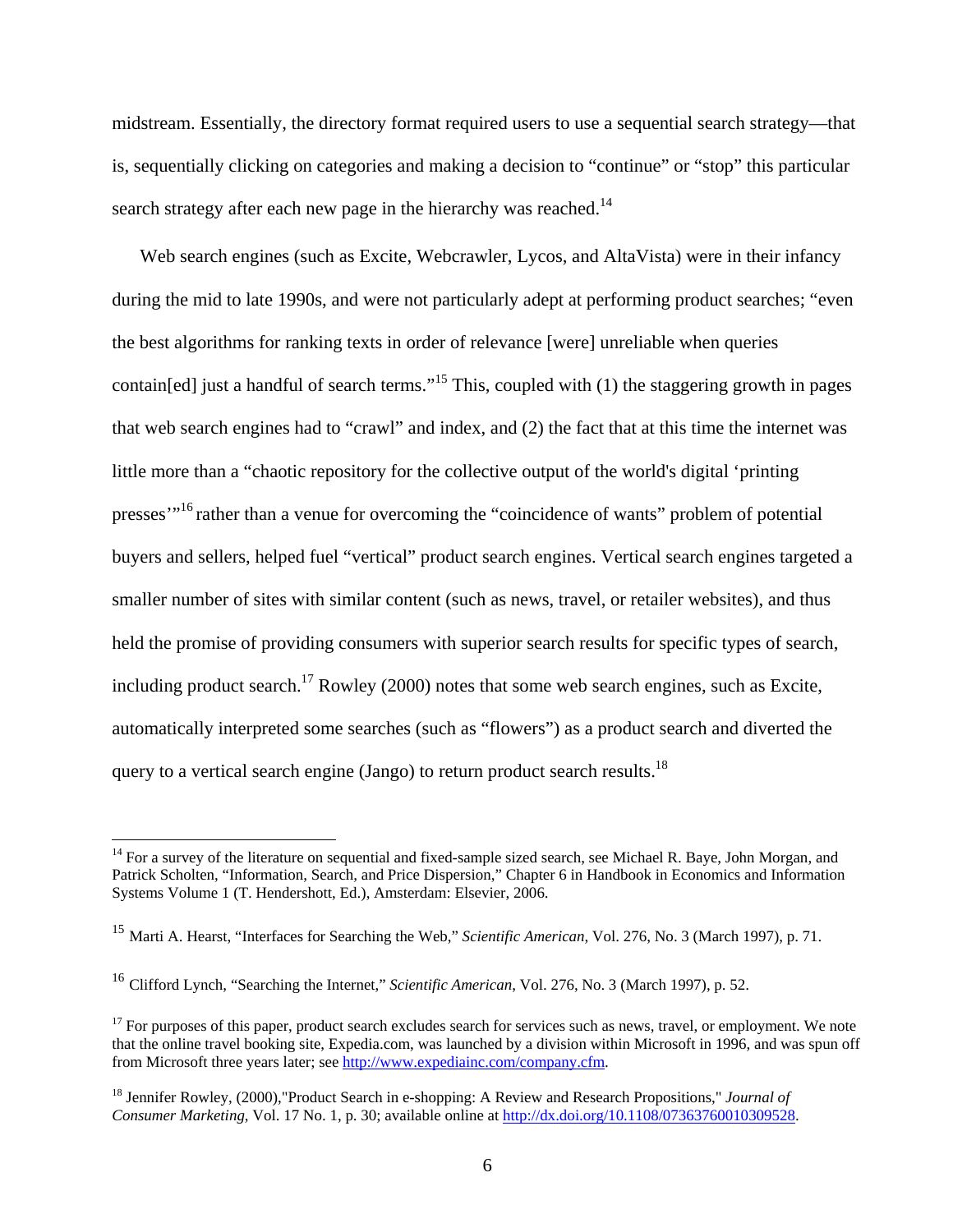The genesis of online product search began with the emergence of price comparison sites. PriceWatch, established in 1995 and still in existence today, brands itself as "The Web's very first price comparison site."19 Several other price comparison sites were launched in the mid-1990s, including BargainFinder.com, Killerapp.com, and BargainBot. Early price comparison sites were essentially "shopbots" (short for shopping robots) that crawled a handful of specific retailer sites on the web to "scrape" (or extract) product information. This information was then displayed to consumers searching for a particular product on the comparison site. BargainFinder, for instance, was a comparison site specializing in online music (at the time,  $CDs$ ).<sup>20</sup> It searched only 8 music retailer's websites and returned product information (prices) of titles queried by consumers.

The early price comparison sites faced a number of challenges. Textual queries by consumers searching for product information needed to be matched with data obtained from the webpages of retailers containing product information related to the query, and shopbots were far from perfect in matching consumer intent with metadata extracted from sellers' webpages. Retailers' sites were not structured in a manner that allowed shopbots to accurately identify the specific product a given consumer was searching for. As a result, it was not uncommon for a search on a comparison site to return "no results" or only a single result. Some retailers (fearful of the competitive effects of providing consumers with comparative price information) "blocked" shopbots from accessing their sites. $^{21}$ 

First-generation price comparison sites had limited product breadth; they tended to specialize in specific product segments, such as books (BargainBot) or music (BargainFinder). They frequently returned "irrelevant" results, inaccurate prices, and lists of sellers that did not actually have the item

1

<sup>19</sup> See http://www.pricewatch.com/.

<sup>20</sup> See Kristen Lieb, "Bargain Finder Generates Some Heat," *Billboard* (May 25, 1996), p. 76.

<sup>&</sup>lt;sup>21</sup> For evidence that this actually happened, see Marti A. Hearst, "Interfaces for Searching the Web." Scientific *American*, *Vol.* 276, *No.* 3 (March 1997), p. 71.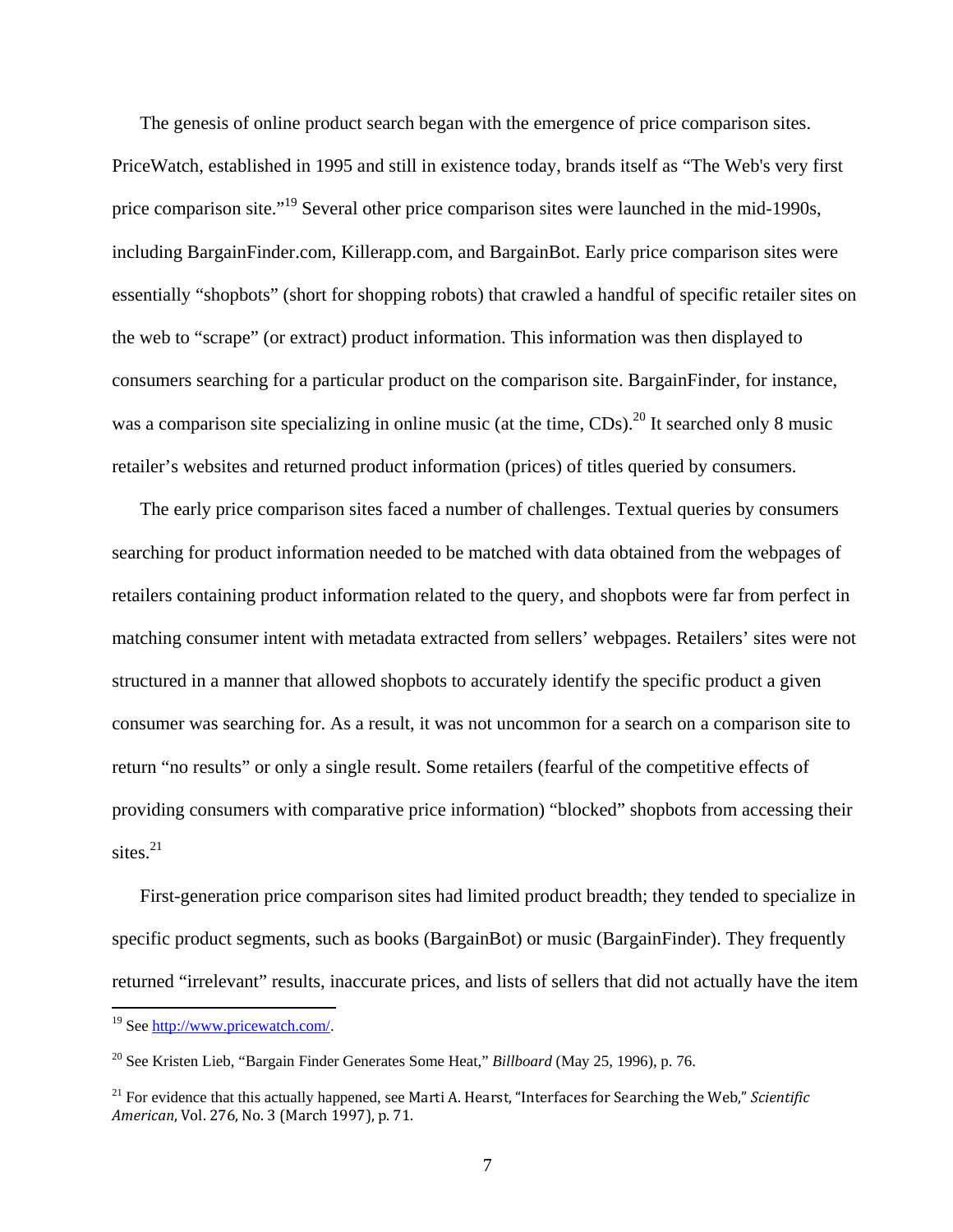in stock. For example, a product search for "Palm V" at mySimon returned a list of merchants selling this item as well as merchants selling accessories for the Palm V (such as carrying cases, cradles, chargers, and so on).<sup>22</sup> All of these factors made it difficult for consumers to use comparison sites to obtain accurate, apples-to-apple comparisons of the prices that different sellers charged for the same product.

The fact that first-generation price comparison sites lacked relationships with sellers led to other problems as well, such as the inclusion of unscrupulous merchants in search results and outdated product information. Growth in internet connectivity rapidly expanded the universe of retailers with websites that needed cataloging, and this made it difficult for shopbots to provide shoppers with accurate and up-to-date product information. As Baye, Morgan, and Scholten noted, "…there were nearly 10,000 consumer electronics retail establishments in the United States in 1997. Each of these stores could, in principle, advertise their prices on price comparison sites... $r^{23}$  Additionally, first-generation price comparison sites focused almost exclusively on price. Price is certainly an important component of purchase decisions, but other factors—notably shipping costs, the reputation of the seller, product availability, and product attributes—are also important.

In short, while the "noisy" product search results at comparison sites were superior to the results obtainable through web search engines, further innovations were needed to overcome the problems of irrelevant search results, outdated product and price information, the inclusion of unscrupulous merchants, and so on.

<u>.</u>

 $22$  See, for example, Michael R. Baye, John Morgan, and Patrick Scholten, "Price Dispersion in the Small and in the Large: Evidence from an Internet Price Comparison Site," *The Journal of Industrial Economics* Vol. 52, No. 4 (Dec., 2004), pp. 463-496; stable URL: http://www.jstor.org/stable/3569859.

<sup>&</sup>lt;sup>23</sup> Michael R. Baye, John Morgan, and Patrick Scholten, "The Value of Information in an Online Consumer Electronics Market," *Journal of Public Policy & Marketing* , Vol. 22, No. 1, (Spring, 2003), p. 17; stable URL: http://www.jstor.org/stable/30000838.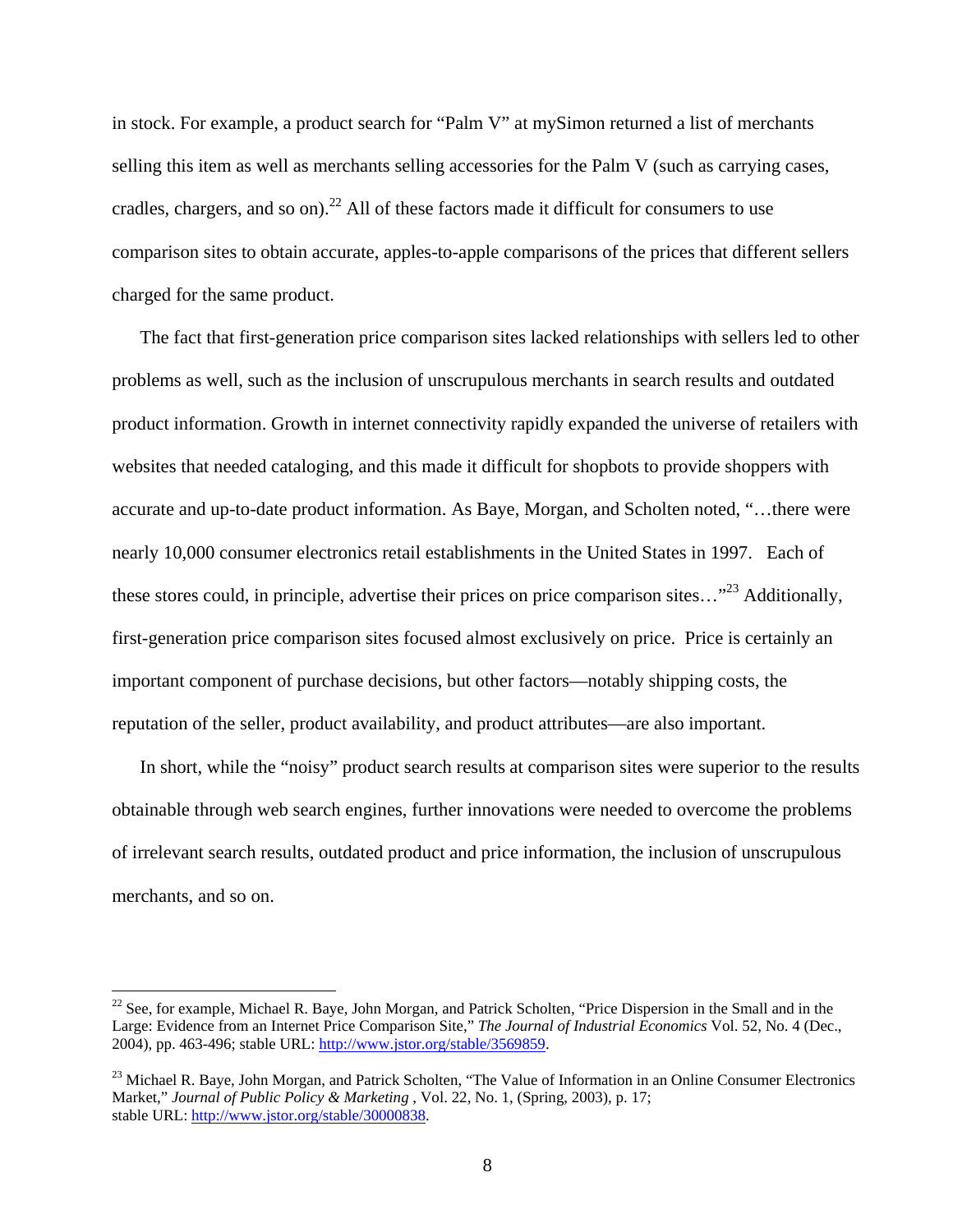#### IV. **Evolving Solutions: The First Decade of the Millennia**

The growing number of sellers wishing to reach consumers, coupled with the growing number of pages to scour, created two problems for product search platforms. First, different web pages had different formats; the code a search platform needed to extract information from one retailer's website might not work at other sites. This exacerbated the problems discussed above, such as product searches returning irrelevant results. Second, there was an allocation problem. With tens of thousands of products—and thousands of firms selling a given product—who gets the scarce real estate on results pages following product searches? The poor performance of comparison sites using shopbot technologies, coupled with this allocation problem, resulted in the evolution of comparison sites based on "crawls" to websites in which sellers "opted in" by inputting their own data and agreeing to pay listing and/or click-through fees. $24$ 

#### **[Insert Figure 1 about here]**

Shopper.com—a site owned and operated by CNET.com and whose screenshot from 2001 is displayed in Figure 1—is a prime example of such a comparison site. In contrast to first-generation comparison sites relying on shopbot technology, merchants on Shopper.com input their own prices along with the SKU of the product.<sup>25</sup> This innovation went a long way towards solving some of the problems first-generation comparison sites encountered. First, because merchants input their own data into the comparison site's system, the comparison site could display results from its own database rather than crawling the web. This helped ensure that prices, product availability, and other

<sup>&</sup>lt;sup>24</sup> See for example, Michael R. Baye, Gao, Xiaxun, and Morgan, John, "On the Optimality of Clickthrough Fees in Online Markets, *The Economic Journal*, Vol. 121, No. 556 (November 2011), pp. F340-F367.

<sup>&</sup>lt;sup>25</sup> See Michael R. Baye, John Morgan, and Patrick Scholten, "Price Dispersion in the Small and in the Large: Evidence from an Internet Price Comparison Site," *The Journal of Industrial Economics* Vol. 52, No. 4 (Dec., 2004), pp. 463- 496; stable URL: http://www.jstor.org/stable/3569859.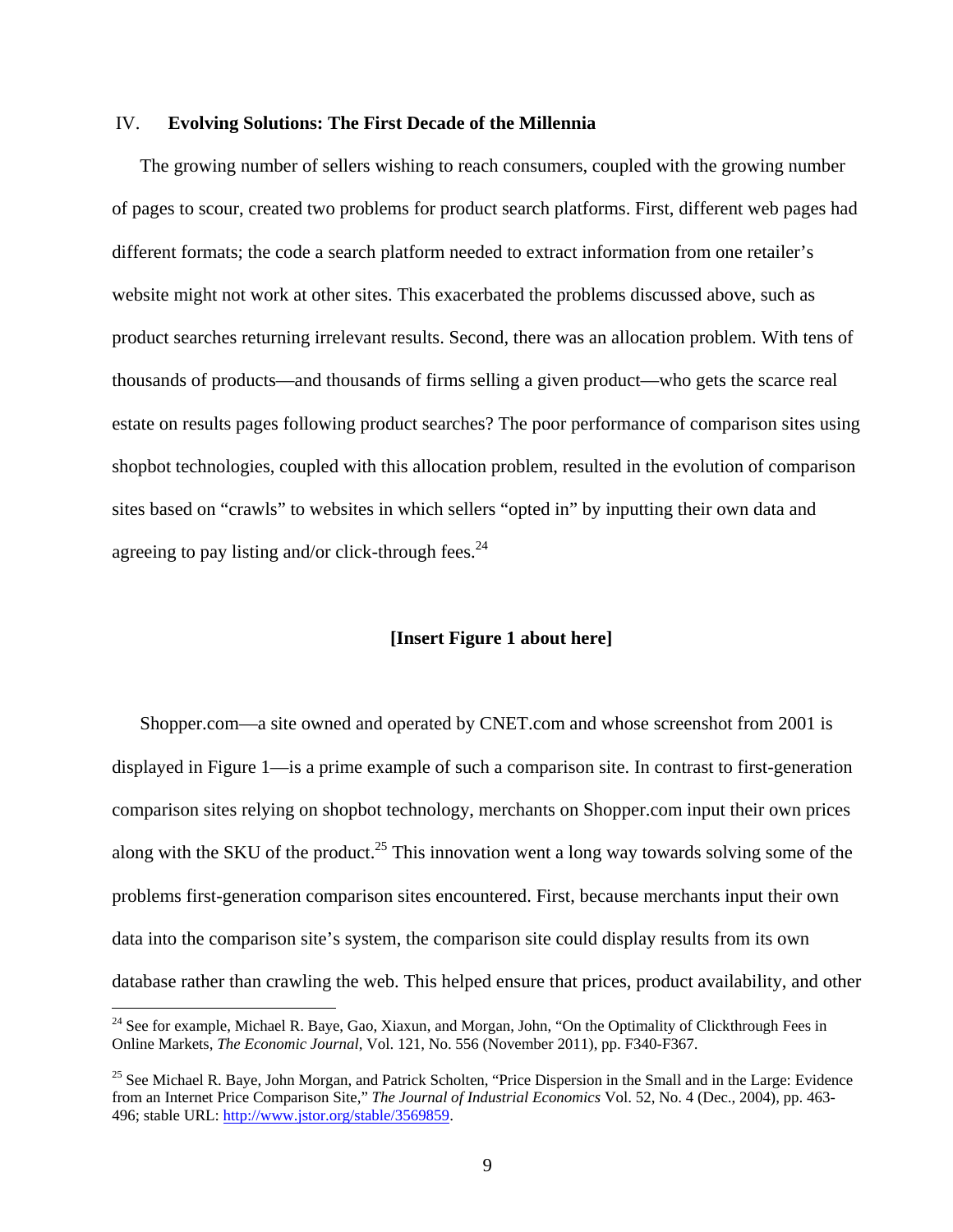information were reliable and up-to-date. Second, SKU matching virtually eliminated "irrelevant" results in product searches. This gave this generation of price comparison sites a significant advantage over web search engines as well as first-generation comparison sites based on shopbot technologies. Finally, the universe of potential sellers was no longer limited to sites actually crawled by comparison sites; retailers were free to choose whether or not to participate in the listings at a particular price comparison site. This significantly increased the number of sellers included in search results at comparison sites. During 2000 and 2001, for instance, a product search at Shopper.com returned an average of 17 retailers selling the exact same product, and for some products as many as 80 retailers chose to be included in the list.<sup>26</sup>

These innovations, coupled with other innovations such as more up-to-date shipping cost information, seller ratings, and the incentives of these platforms (who increasingly were supported by click-through fees paid by merchants<sup>27</sup>) to weed out unscrupulous sellers to protect the reputation of their sites, were rapidly making price comparison sites the "go to" place to find product information—much to the chagrin of traditional shopping portals (such as Yahoo!, AOL, and MSN).

In December 2002, Google entered the comparison space with the launch of Froogle.<sup>28</sup> Unlike an evolving number of comparison sites, however, Froogle relied more heavily on shopbot technology rather than establishing relationships with retailers. Presumably, Google surmised that it could leverage its prowess in web search into product search. Apparently, this strategy did not work; Google subsequently rebranded its product search offering as "Google Product Search" and,

1

<sup>&</sup>lt;sup>26</sup> See, for example, Michael R. Baye, John Morgan, and Patrick Scholten, "Price Dispersion in the Small and in the Large: Evidence from an Internet Price Comparison Site," *The Journal of Industrial Economics* Vol. 52, No. 4 (Dec., 2004), pp. 463-496; stable URL: http://www.jstor.org/stable/3569859.

 $27$  See for example, Michael R. Baye, Gao, Xiaxun, and Morgan, John, "On the Optimality of Clickthrough Fees in Online Markets, *The Economic Journal*, Vol. 121, No. 556 (November 2011), pp. F340-F367.

 $^{28}$  http://www.google.com/about/company/history/#2002, accessed on August 20, 2012.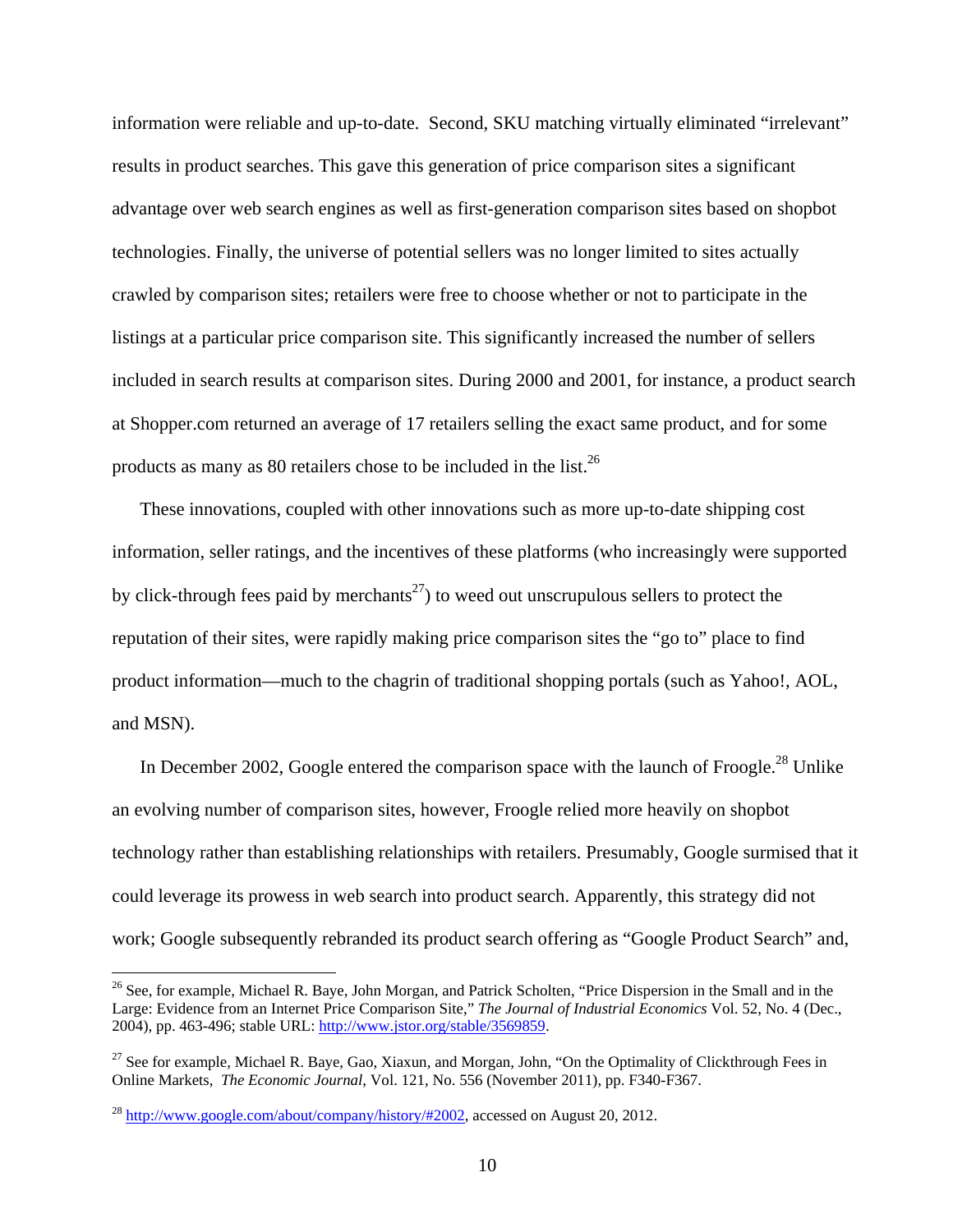nearly 10 years after its initial launch, announced that it was moving to the product listing model that many other comparison sites had been using since at least 2001. According to Google, "We believe that having a commercial relationship with merchants will encourage them to keep their product information fresh and up to date. Higher quality data—whether it's accurate prices, the latest offers or product availability—should mean better shopping results for users, which in turn should create higher quality traffic for merchants."<sup>29</sup>

By the mid 2000s, price comparison sites had evolved from sites specializing in either books, or music, or consumer electronics products to sites with comprehensive product listings that also included clothing, jewelry, appliances, home and garden tools, food baskets, and dozens of other product categories.30 Shopping.com was the leading price comparison site, with 15 million unique visitors in September 2004; the only other product search sites with more traffic were eBay, Amazon, and Yahoo! Shopping.<sup>31</sup>

Thanks, in part, to the snail's pace with which traditional retailers were moving into the online channel, price comparison sites had become "white hot"<sup>32</sup> targets of numerous acquisitions.<sup>33</sup> Acquirers were hoping to leverage their knowledge of online markets, expand the depth and breadth of product listings, and, more generally, profit from their perception that comparison sites would become dominant platforms for conducting product searches and generating online sales. Unfortunately for some of these firms, these expectations were not realized. Yahoo! purchased

<sup>&</sup>lt;sup>29</sup> http://googlecommerce.blogspot.com/2012/05/building-better-shopping-experience.html#!/2012/05/building-bettershopping-experience.html. Accessed on August 12, 2012.

<sup>30</sup> See, for instance, Mylene Mangalindan, "The Next Generation of Price-Comparison Sites," *The Wall Street Journal*, September 14, 2005. Available online at http://online.wsj.com/article/0,,SB112666188907540017,00.html

<sup>&</sup>lt;sup>31</sup> See, for instance, http://www.nasdaq.com/markets/ipos/filing.ashx?filingid=3042420.

<sup>32</sup> See, Matt Rand, "Comparison Shopping on Sale," *Forbes*, December 14, 2005, available online at http://www.forbes.com/2005/12/14/bow05121401.html/

<sup>&</sup>lt;sup>33</sup> For example, E.W. Scripps acquired Shopzilla; eBay purchased Shopping.com; Experian acquired PriceGrabber; Yahoo! acquired Kelkoo.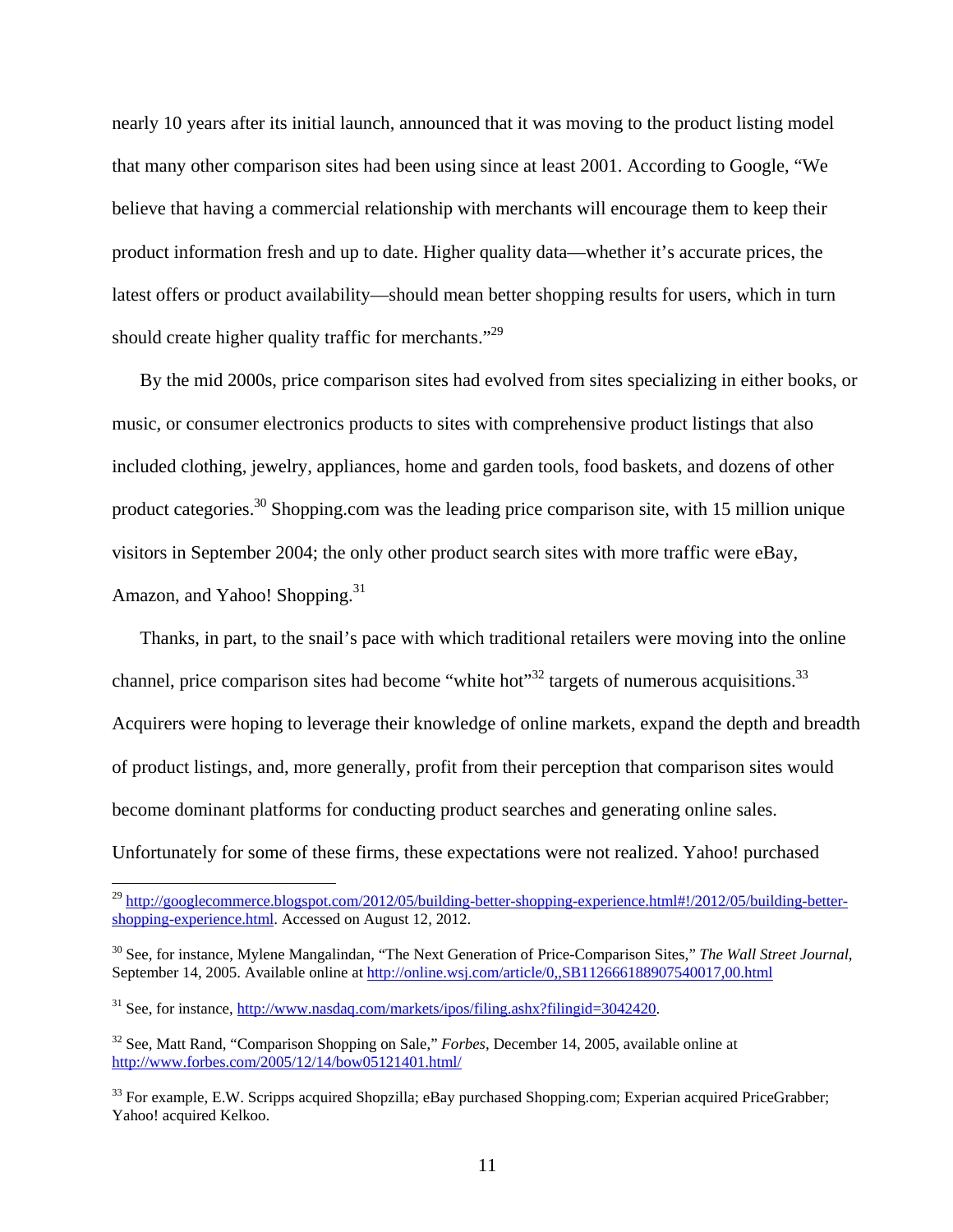Kelkoo in March 2004 for \$598 million, but sold it November 2008 for \$125 million; E.W. Scripps purchased Shopzilla for \$525 million in June 2005 and sold it in June 2011 for \$165 million.<sup>34</sup>

By 2010, traditional retailers came to understand the value their own information —information not only about prices and inventories, but information about different brands, styles, and qualities of similar and complementary products. Traditional retailers followed the lead of Amazon and eBay to create search environments with a blend of "textual," "icon," "menus," and "recommendations." Thanks to their ability to provide more nuanced information,<sup>35</sup> these product search platforms began to attract greater numbers of users. Additionally, unlike some price comparison sites that had not invested in their own brand identity (and therefore, did not receive significant direct traffic but relied on referrals from other sites and web search engines), traditional retailers benefited from their historical investments in brand-name recognition.

By the end of 2010, a variety of competing product search platforms had evolved, each with different strengths and weaknesses. They provided users with similar, but differentiated, search experiences. Moving into the second decade of the millennium, platform competition for users interested in conducting product searches was best viewed as differentiated product competition.

#### V. **Post-2010 Trends in Online Product Search**

 $\overline{a}$ 

This section uses monthly data on consumer search behavior to analyze the evolution of product search in the U.S. between October 2010 and June 2012. Our data analysis is based on the qSearch dataset we obtained from comScore—a leading internet marketing firm that tracks the online

<sup>34</sup> See Kevin Woodward, "Scripps Sells Shopzilla for \$165 Million," *Internet Retailer*, April 29, 2011, available online at http://www.internetretailer.com/2011/04/29/scripps-sells-shopzilla-165-million.

<sup>&</sup>lt;sup>35</sup> The importance of non-price information about product attributes is now widely recognized; see Alizon Luna, "Guided Product Search: How Product Attributes Help Online Retailers Increase Sales," *Channel Intelligence*, April 2007. Available online at

http://www.channelintelligence.com/resources/Documents/CIWhitePaper\_ProductAttributes\_May2007.pdf.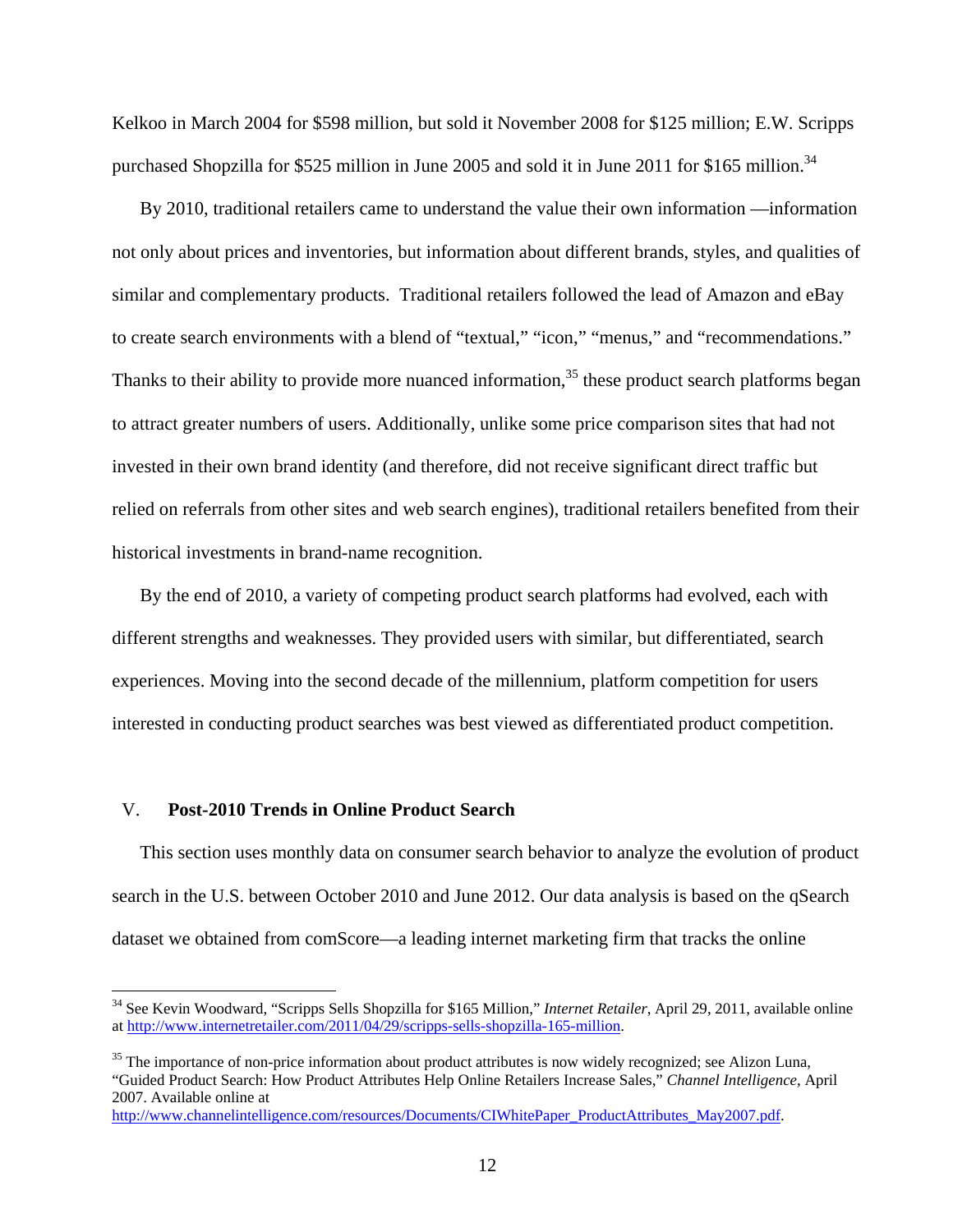browsing activity of two million users in the U.S. The qSearch database tracks users' web search behavior—primarily through traditional search boxes and drop-down menus $36$ —at about 200 online properties. These 200 properties are broken down into about 1,800 domains and sublevel domains. For example, eBay is one of these 200 properties, and it operates a number of domains, including eBay.com (the eBay site in the U.S.), Shopping.com (which eBay acquired in  $2005^{37}$ ), and Dealtime.com (a service of Shopping.com<sup>38</sup>). Amazon is another property tracked by qSearch, and its domains include Amazon.com (the U.S. site), Zappos.com, IMDb.com, and Abebooks.com.

Our analysis exclusively focuses on vertical product search—that is, searches by shoppers seeking to purchase one or more products. Unfortunately, comScore's qSearch data does not indicate the number of *product* searches on a given platform; it simply measures the total number of searches on each platform. For example, qSearch measures the total number of searches on web search engines, but does not indicate how many of these searches are product searches, navigational searches, weather or news-related searches, and so on. Our analysis therefore excludes these and other sites that consumers primarily use to conduct non-product searches. Other examples of excluded sites are sites that provide general information (such as Wikipedia, USAToday, IMDb.com, Weather.com, and Dictionary.com) and social network sites (such as Facebook and Google+). We also exclude searches for services, such as searches on travel or job-related sites (e.g., Expedia.com and Monster.com).

While we do not include searches on web search engines (such as Google.com and Bing.com) or map and broadcast sites (such as Google Maps, Bing Maps, YouTube, and Netflix), we do include

<u>.</u>

<sup>&</sup>lt;sup>36</sup> According to comScore's qSearch documentation, a search is defined as: (1) a user interaction where the user is presented with a search result page that contain results that match the consumer's search intent; (2) the search result page allows the user with the ability to refine or change their search parameters; and (3) the search can be initiated from a drop down or clicking a link, as long as first two rules are satisfied.

<sup>37</sup>See http://investor.ebay.com/releasedetail.cfm?releaseid=171732.

<sup>38</sup> http://www.dealtime.com/sc/aboutDealtime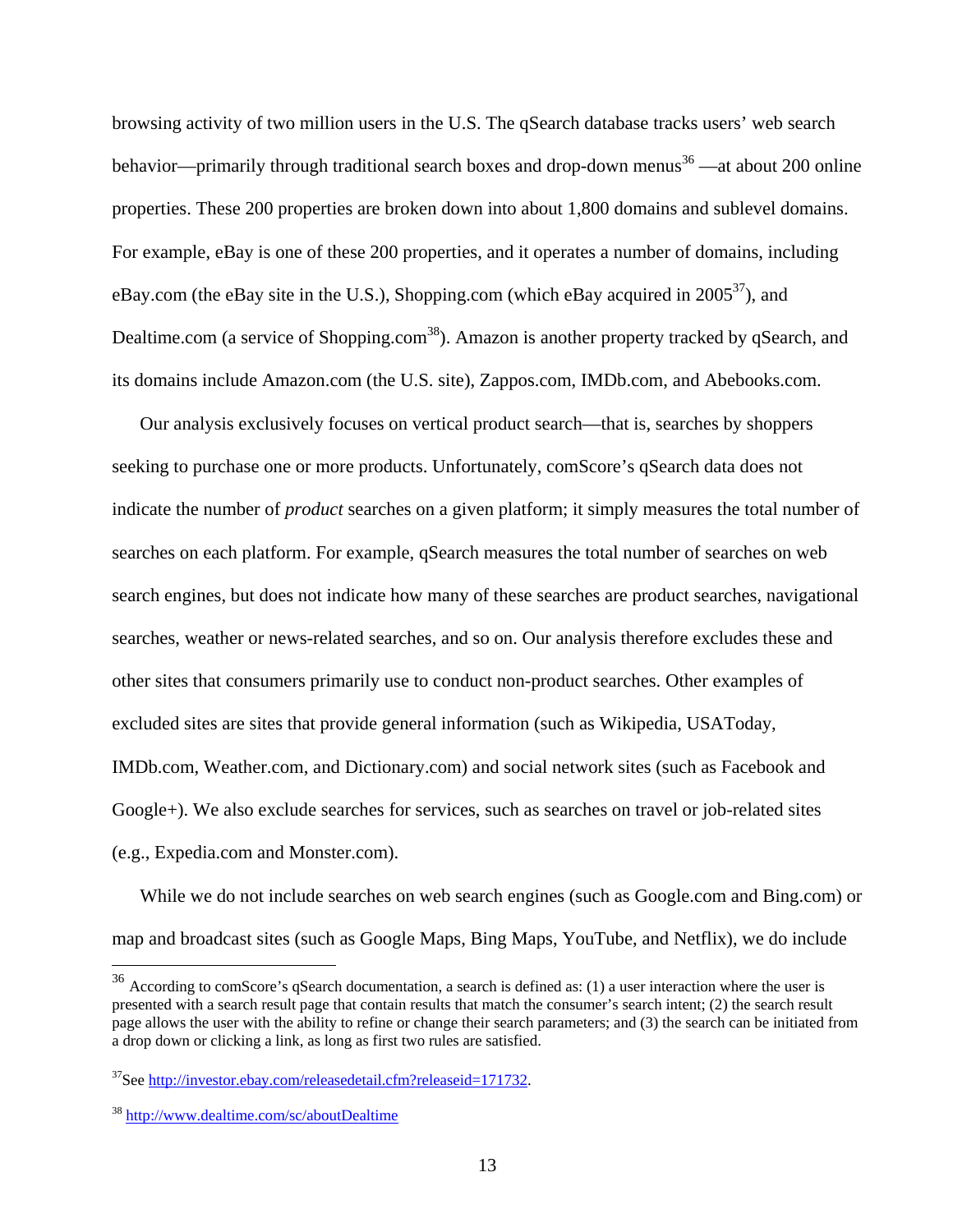searches on sublevel domains explicitly related to product search (such as Google Product Search and Bing Shopping). Additionally, while searches on general corporate websites (such as Apple.com) are excluded, we do include searches on product-related sublevel domains of these sites, such as the Apple Store.

We reviewed the 1,800 sites tracked in the qSearch database and organized product searches at these sites into three broad categories: searches on (1) price comparison sites, (2) retailer sites, and (3) marketplace/other sites.<sup>39</sup> Price comparison sites include sites such as PriceGrabber, Bing Shopping, and Google Product Search; these sites typically do not sell products or fulfill orders but instead present shoppers with a list of prices that different sellers charge for a given product. As discussed earlier, this price information is typically bundled with other information—including shipping costs, the reputation of the seller, and other product characteristics—to aid shoppers with their purchase decisions. When a consumer clicks on a particular retailer listed at a price comparison site, she is typically directed to that retailer's site to complete the transaction.

Retailer sites include the online arms of traditional retailers (such as Best Buy, Walmart, and Target) as well as pure online retailers (such as Zappos.com). Unlike price comparison sites, these sites typically sell products from the company's inventory. The third category—marketplace/other sites—includes marketplaces (like eBay.com), coupon and deal sites (such as coupons.com and slickdeals.net), and review sites (such as epinions.com). Sites within this category are highly differentiated and evolving. The most prominent site in this category is eBay.com. Unlike retailers, it does not sell products from its own inventory; unlike price comparison sites, transactions typically take place on the platform rather than at the site of an individual retailer. We note that eBay (and many other sites in this category) now have features that permit shoppers to compare the prices (and/or other characteristics, such as rebates) of products sold by different sellers. However, sites in

 $39$  Appendix A1 provides a list of the sites included in our analysis.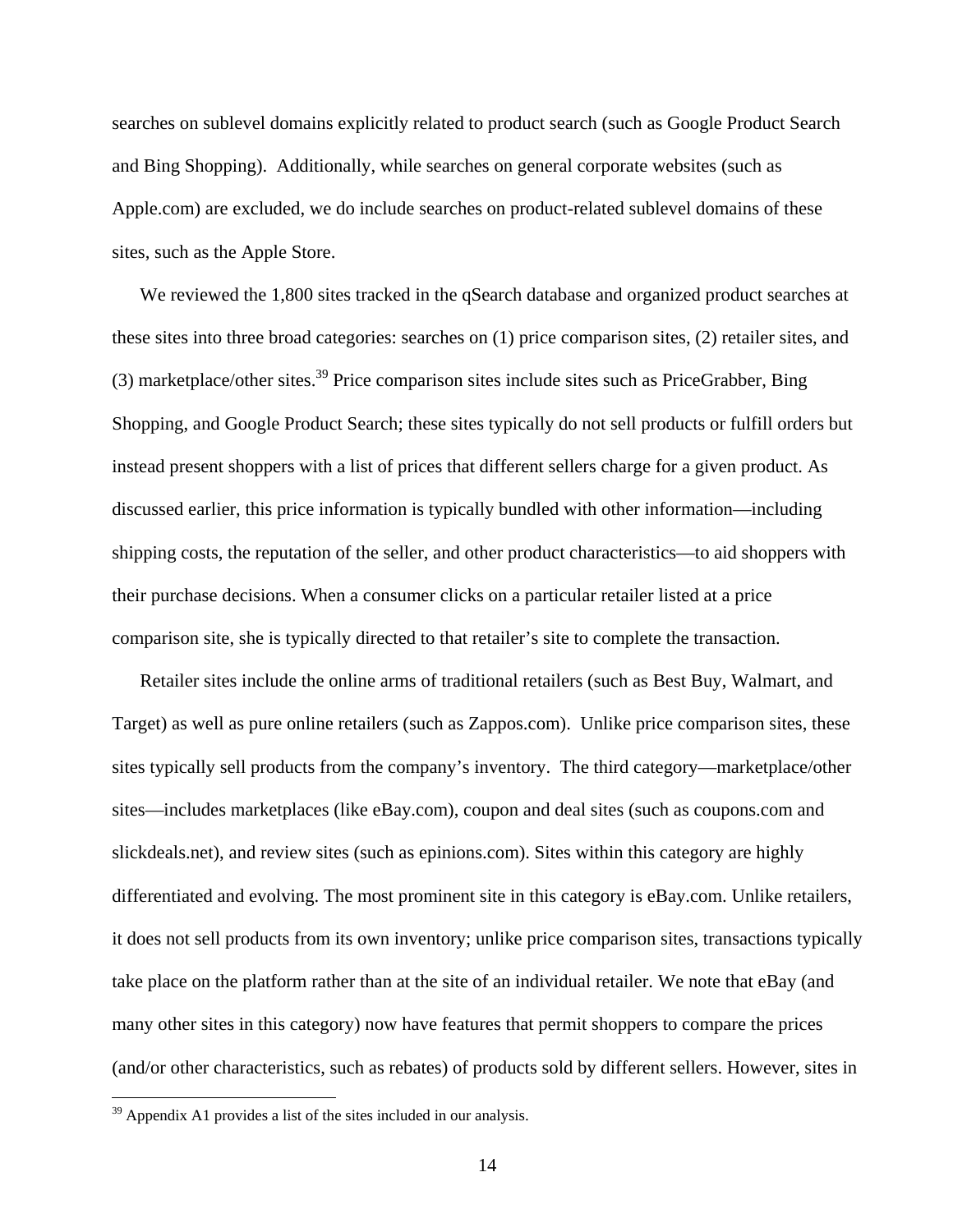this category differ from traditional price comparison sites in that price comparisons are not the central focus of these sites; rather, this relatively new feature is an examples of the continuing evolution of product search environments at marketplace and other sites.

It is important to note that some properties operate product search sites that span more than one of these three categories. For example, searches on eBay's Shopping.com and Dealtime.com sites are included in the price comparison site category, while searches on eBay's main U.S. site, eBay.com, are included in the marketplace category. As another example, searches on Amazon's Zappos.com site are included in the retailer site category; searches on Amazon's Abebooks.com site are included in the price comparison site category.40

With a few exceptions, the data permit us to assign product searches on sites tracked by qSearch into one of the three categories. One notable exception is Amazon; the qSearch data does not permit us to decompose searches on Amazon.com into the "retailer sites" and "marketplace/other sites" categories. Amazon has evolved such that it is both an online retailer (it sells products from its own inventory) and a marketplace (selling products and fulfilling orders for its Amazon Marketplace Sellers). Today, product searches on Amazon.com typically return products sold by Amazon as well as products sold by its Marketplace Sellers. For purposes of our analysis, all searches on Amazon.com are allocated to the "retailer site" category regardless of whether the searches were related to its own products or products sold by marketplace sellers.

 Figure 2 displays the evolution of product search (measured in millions of search visits) for each the three categories between October 2010 and June 2012.<sup>41</sup> Several features are worth noting. As would be expected, there is some seasonal variation in search visits during the sampling period,

 $40$  Recall that searches on Amazon's IMDb.com site (a general information site about movies) are excluded from our analysis.

 $41$  According to comScore's gSearch documentation, a search visit is a sessions in which a user conducted one or more searches. If searches are conducted at different points during the day, with more than 30 minutes of search inactivity at the site, it will count as multiple search visits.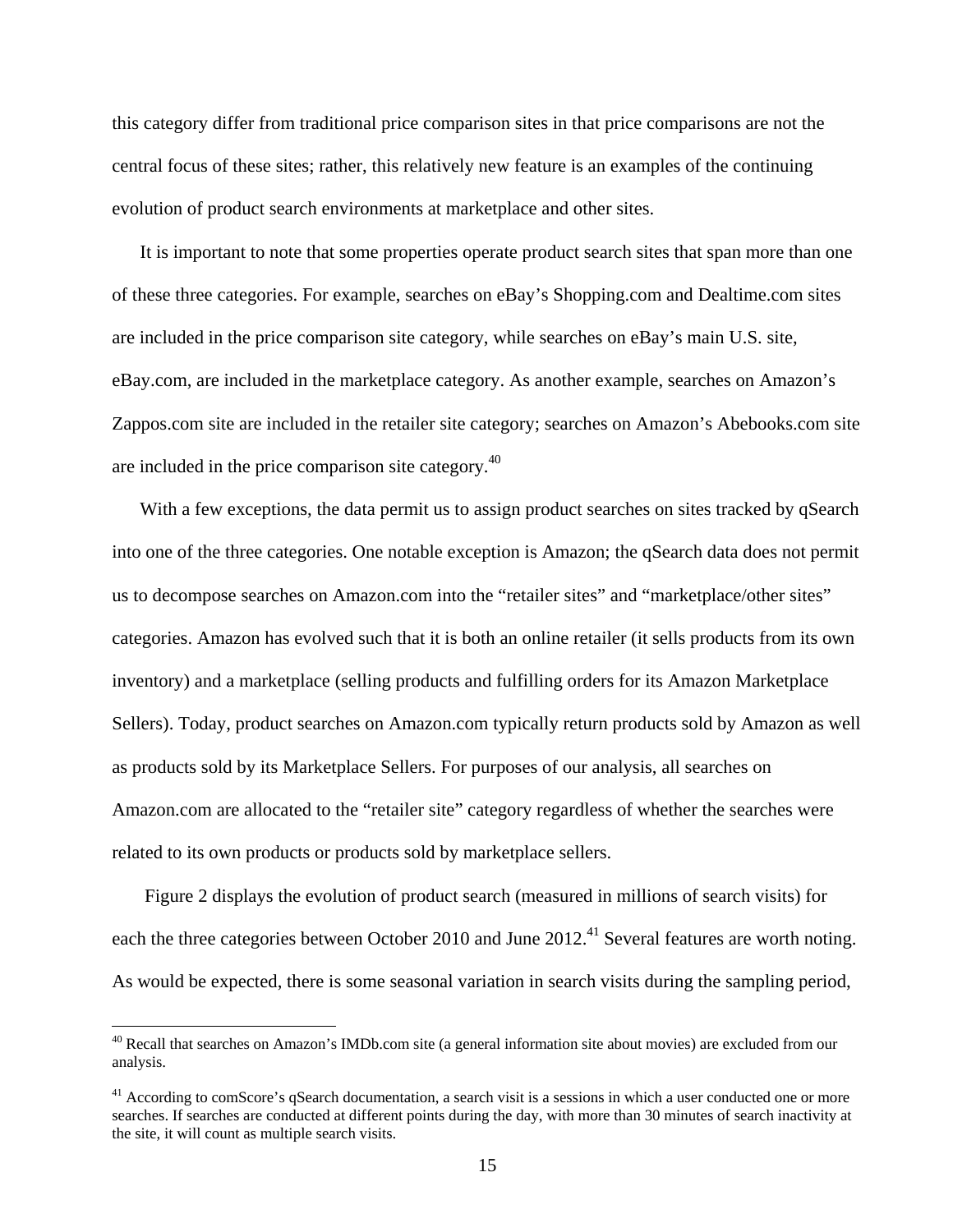most notably the increases during December. Second, the overall number of search visits at price comparison sites remained fairly constant over this period, starting with 73 million search visits in October 2010 and ending with 75 million search visits in June 2012. In contrast, the number of search visits at retailer sites increased by about 300 percent during the period, from 98 million in October 2010 to 298 million in June 2012. Likewise, search visits at marketplace/other sites increased from 174 million in October 2010 to 244 million in June, 2012. On balance, Figure 2 shows that (1) retailer sites, marketplace and other sites received significantly more search visits than price comparison sites, (2) retailer sites, marketplace and other sites enjoyed significant growth over the past two years, and (3) searches at price comparison sites have remained fairly flat over the past two years, and actually declined during the first half of 2012.

The patterns of product search presented in Figure 2 suggest that shoppers are increasingly viewing retailer and marketplace sites as the "go to" places for conducting product searches. In particular, recall that a successful product search at a price comparison site ultimately directs a shopper to a retailer's site, where consumers may engage in additional product search. Since product searches at price comparison sites are stable over the period, Figure 2 suggests that the growth in product searches at retailer and marketplace sites does not stem from increases in referrals from comparison sites, but from shoppers directly going to retailer and marketplace sites to conduct product searches.

#### **[Insert Figure 2 about here]**

 One potential worry with Figure 2 is that the data are comprised of the unbalanced panel of product search sites included in the qSearch data. In particular, qSearch includes properties only if the number of searches exceeds a certain threshold. As a consequence, platforms enter and exit the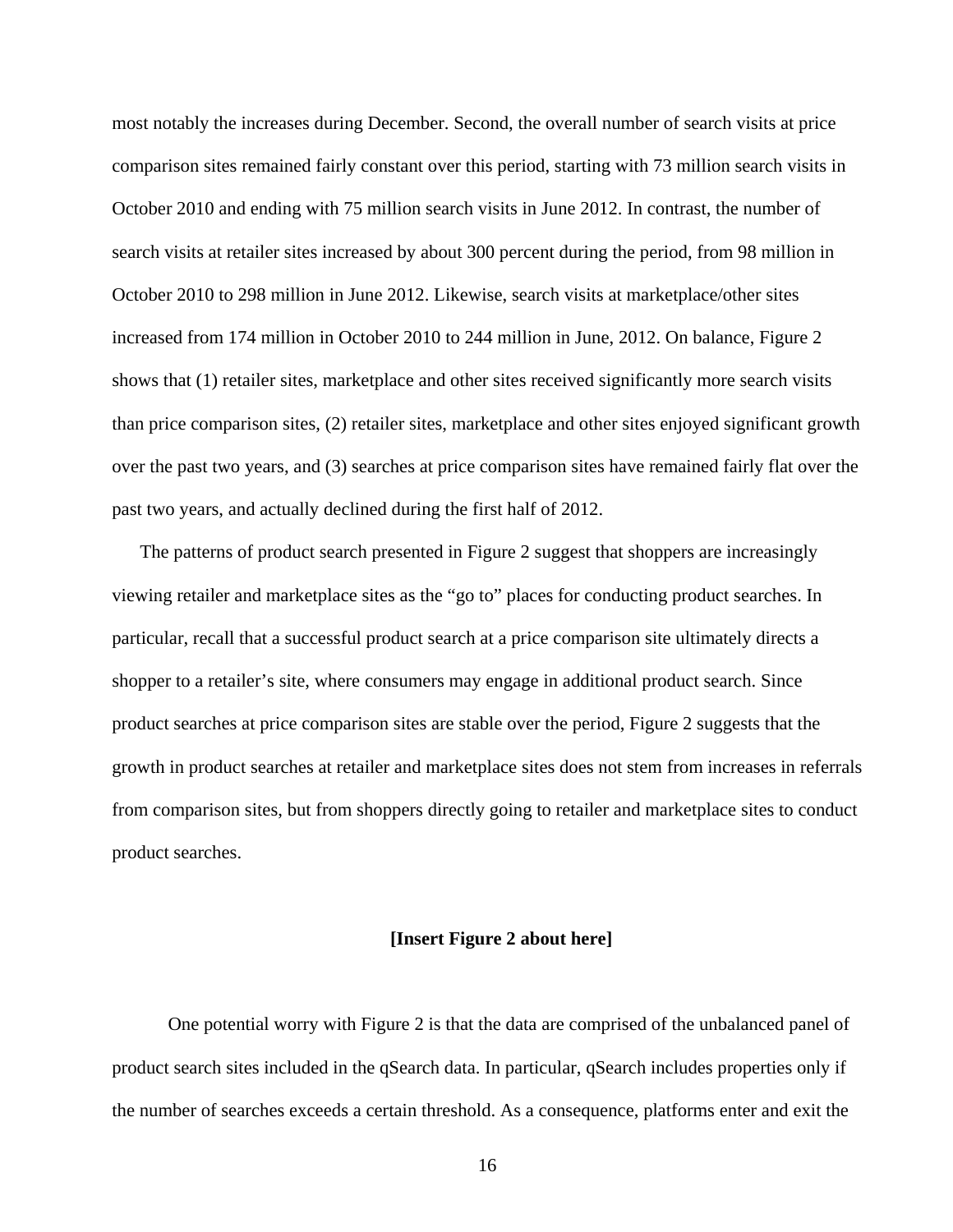qSearch sample during the sample period. Figure 3 displays results based on a balanced panel; that is, it is based solely on product search sites that remained in the qSearch database for the entire duration of the sample period. As shown in the figure, the patterns are similar to those in Figure 2: Holding the set of product search platforms constant, retailer sites, marketplace and other sites displayed significant growth over the past two years, while search visits at price comparison sites were flat and actually declined substantially during the first six months of 2012.

#### **[Insert Figure 3 about here]**

The marketplace/other sites category in Figures 2 and 3 does not include searches on Craigslist because the qSearch data do not permit us to disentangle product searches from non-product searches (e.g. searches for jobs, personals, housing, and other services). Nonetheless, as illustrated in Figure 4, search activity on Craigslist closely mirrors that of the marketplace/other sites category, indicating that the overall trends displayed in Figures 2 and 3 are not an artifact of the exclusion of Craigslist from the analysis.

#### **[Insert Figure 4 about here]**

Table 1 provides summary statistics for the total number of product searches conducted on retailer sites, price comparison sites, marketplace/other sites, and Craigslist. In June 2012, consumers using browsers conducted 877 million searches at marketplace/other sites, and an additional 737 million searches on Craigslist. Retailer sites amassed 634 million searches, while price comparison sites mustered only 134 million searches.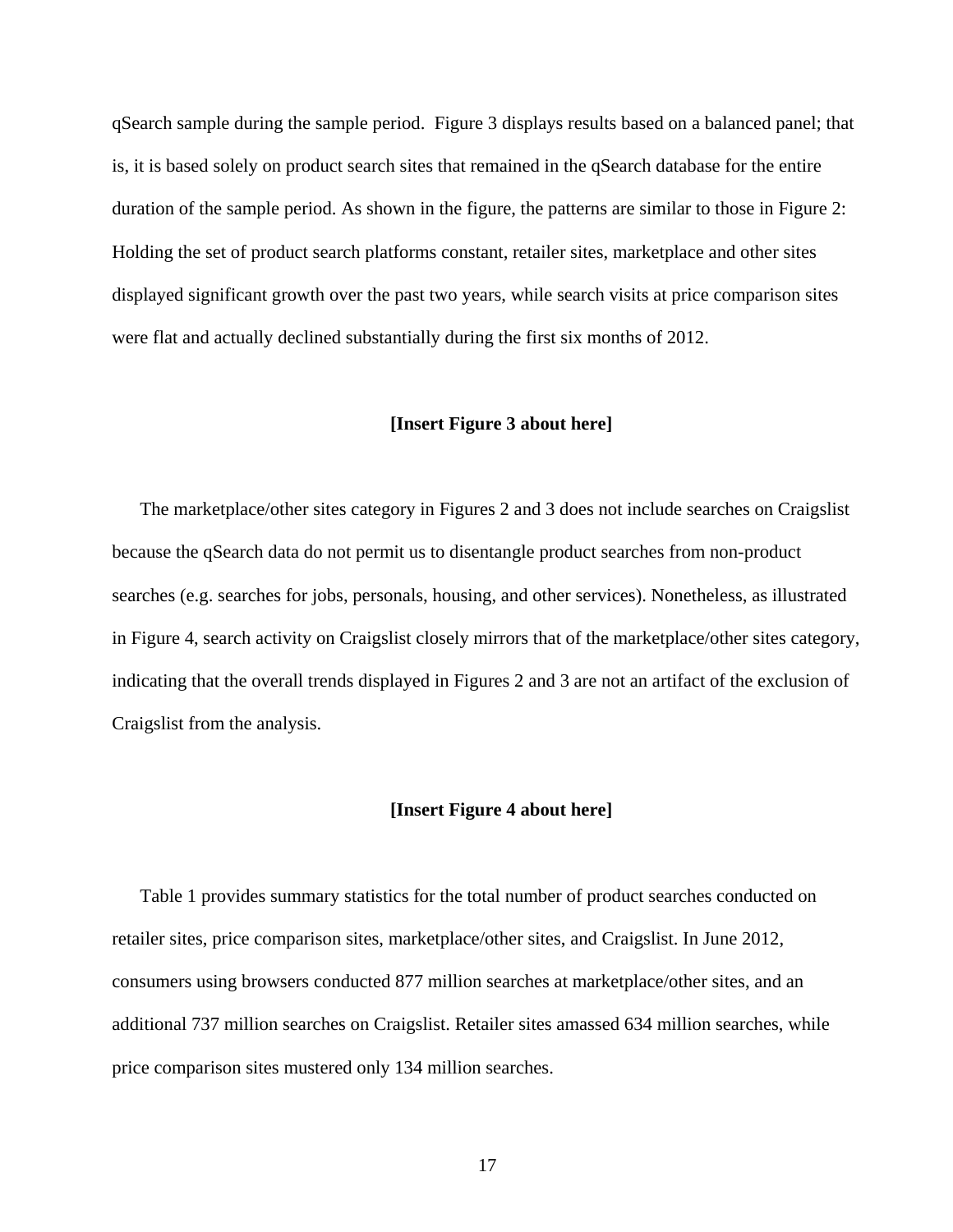Table 1 also provides a look at how searches at these platforms vary across heavy searchers, medium searchers, and light searchers.<sup>42</sup> The bulk of all searches in each category are conducted by so-called heavy searchers—the top 20 percent most active searchers in terms of the number of searches during a month. Heavy searchers account for 71 percent of all product searches at marketplace/other sites, but account for only 57 percent of all searches at retailer sites. In contrast, Table 1 also shows that price comparison sites and retailer sites are very similar in terms of their mix of heavy, medium, and light searchers.

#### **[Insert Table 2 about here]**

The total number of searches summarized in Table 2 for June, 2012 is the product of search visits (displayed earlier in Figure 3) and the number of searches per visit (displayed in Figure 5) in June, 2012. Notice in Figure 5 that, for each category, searches per visit have remained relatively constant during the sample period. This implies that trends in total searches for the three categories are similar to that shown for search visits in Figure 2. Notice in Figure 5 that a typical search visit at marketplace/other sites results in more searches (slightly more than 3 searches) than at retailer sites (less than 2.5 searches) or price comparison sites (about 1.75 searches).

#### VI. **Concluding Remarks**

 $\overline{a}$ 

Product search is dynamic, with evolving technological approaches and considerable turnover in both the importance of different platforms and the identity of key players. Price comparison sites were once the dominant platform for conducting product searches; today, the number of searches

 $42$  These categorizations are based on comScore's classification of searchers; comScore defines the heavy searchers as the top 20 percent most active searchers in terms of the number of searches during a month. The light searchers are defined as the 50 percent least active searchers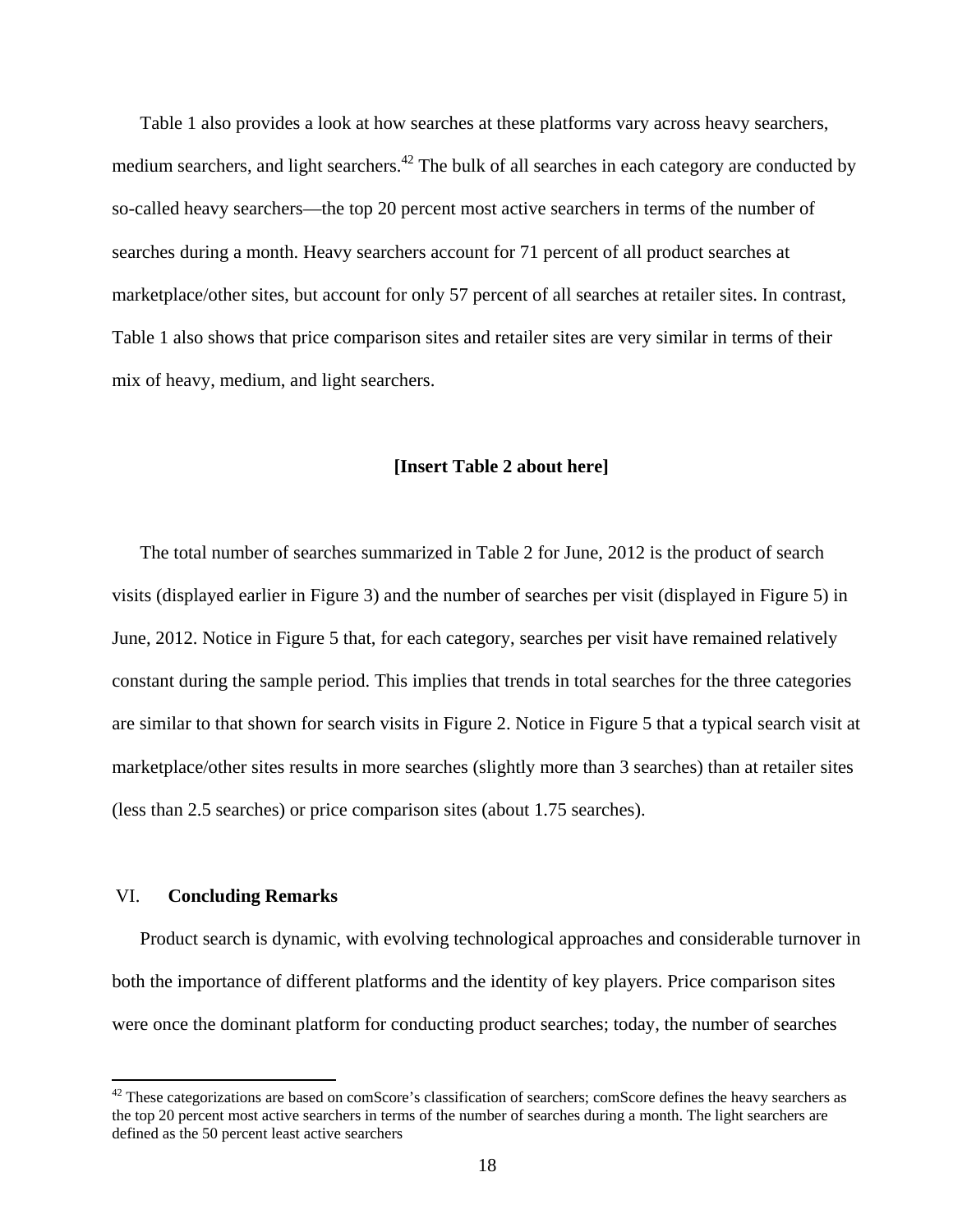conducted on retailer sites, marketplace and other sites dwarf those at comparison sites. In the beginning, eBay was a marketplace for buyers and sellers of used products; today, about 70 percent of the products listed there are new. Amazon was once an online retailer that specialized in selling books and music from its own inventory; today it sells not only a wide array of general merchandize, but it serves as a marketplace where shoppers can search across a growing number of independent sellers. Further evidence of this evolution is the fact that comScore recently started including product searches at Walmart.com in its qSearch database.

The overall trend—a trend that is continuing into the second decade of the millennium—is that retailer, marketplace and other sites are becoming the "go to" place for conducting product searches. Additionally, shoppers search more intensely at retailer sites, marketplace and other sites, resulting in significantly more overall searches at these sites than at price comparison sites. We note that our data (and hence analysis) is based on product search activity taking place in the U.S. It is therefore difficult to say whether the shift toward retail and marketplace sites is a global phenomenon, or is only local to the U.S. One development that suggests that this trend might be a global phenomenon is the fact that several of the major sites in our data operate foreign subsidiaries that have evolved in ways similar to their U.S. sites. For example, Amazon.co.uk (United Kingdom) and Amazon.de (Germany) now sell a wide variety of different products from their own inventories as well as from other sellers; eBay.de has also transitioned from auctions of used goods to a marketplace where consumers can purchase new items at a posted price.

We conclude with some caveats designed to highlight just a few of the challenges in measuring online product search. First, product search platforms are differentiated, and each has advantages and disadvantages. Some sites rely more heavily on textual searches; others supplement textual search with opportunities for shoppers to use pull-down menus, navigate directories, or take advantage of product recommendations. In addition to typing product queries into traditional search

19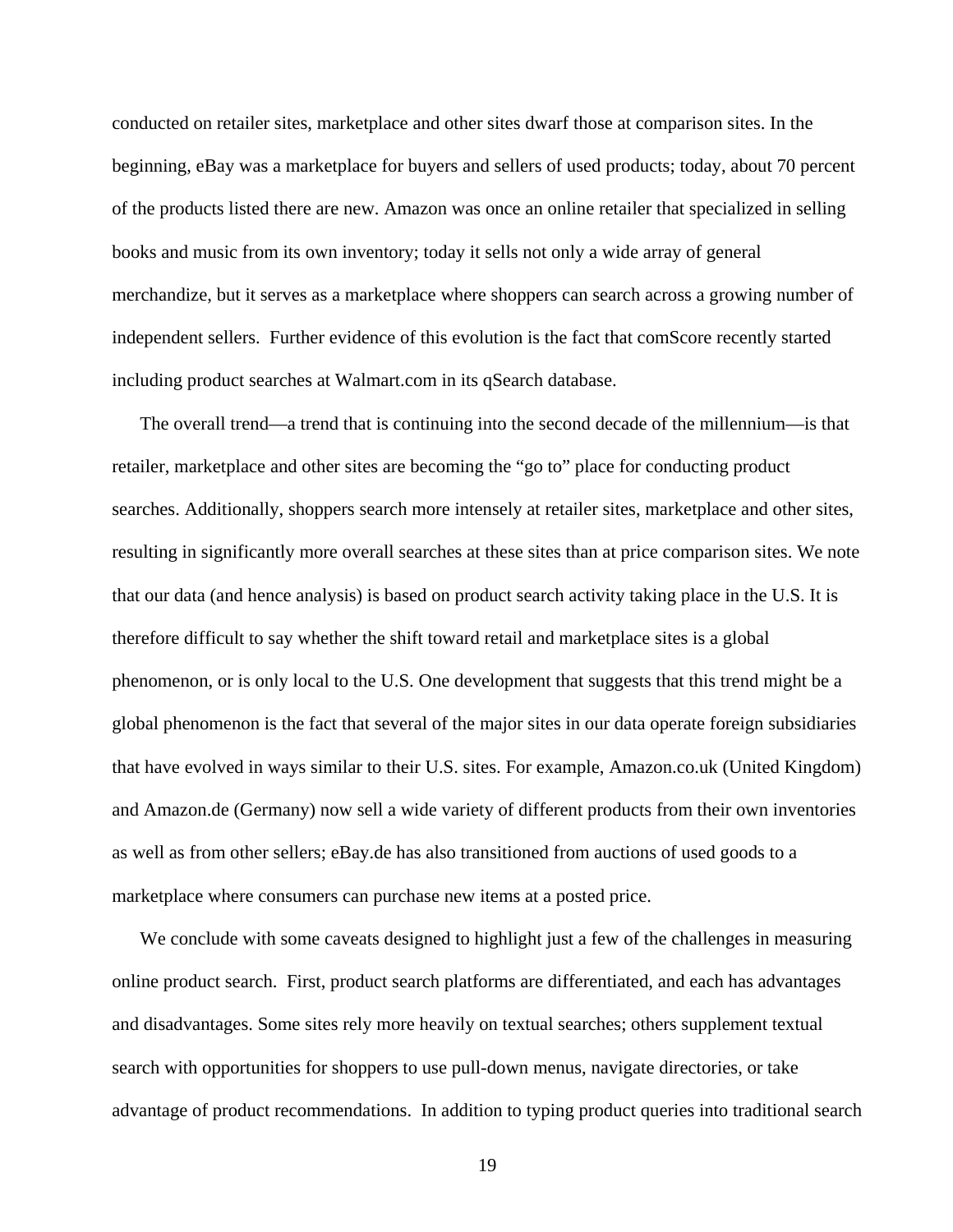boxes, consumers use directories, menus, and different filtering and sorting tools to search for products. Most of these non-textual searches are not observed, as they often involve consumer clicking-behavior. This may bias measurement in favor of platforms that heavily rely on textual searches relative to platforms that are designed to allow consumers to engage in non-textual search.

Second, because platforms are differentiated, care must be taken in comparing the *total* number of searches on one platform with the total number on another. For example, it might take a shopper only one search on platform A to obtain relevant results; on platform B it might take four searches. In this case, for a given number of search visits, platform B would have four times as many searches as platform A. We have attempted to overcome this problem by focusing on search visits rather than total searches. To the extent that higher-quality search platforms generate more search visits, one would expect higher quality sites to have more search visits than lower quality sites, even if the overall number of searches is lower on high-quality sites. Regardless, our data indicate that the trends in search behavior at price comparison sites, retailer sites, marketplace and other sites are similar regardless whether one uses search visits or total searches to measure product search.

Additionally, owing to the differentiated nature of the product information returned by searches at various platforms, a given number of searches might ultimately result in better purchase decisions on one platform than another platform. Platforms differ with regard to the amount of time shoppers must invest in evaluating results pages, including seller reputations, shipping charges, payment options, return policies, and distinct product descriptions that contain other potentially important information about a product (such as whether it is new or used). Measures of search on different platforms—be they numbers of searches or market shares—typically do not take these and other "search quality" issues into account.

Another difficulty in measuring product search is accounting for the universe of potential product searches. For instance, comScore's qSearch only tracks searches conducted using

20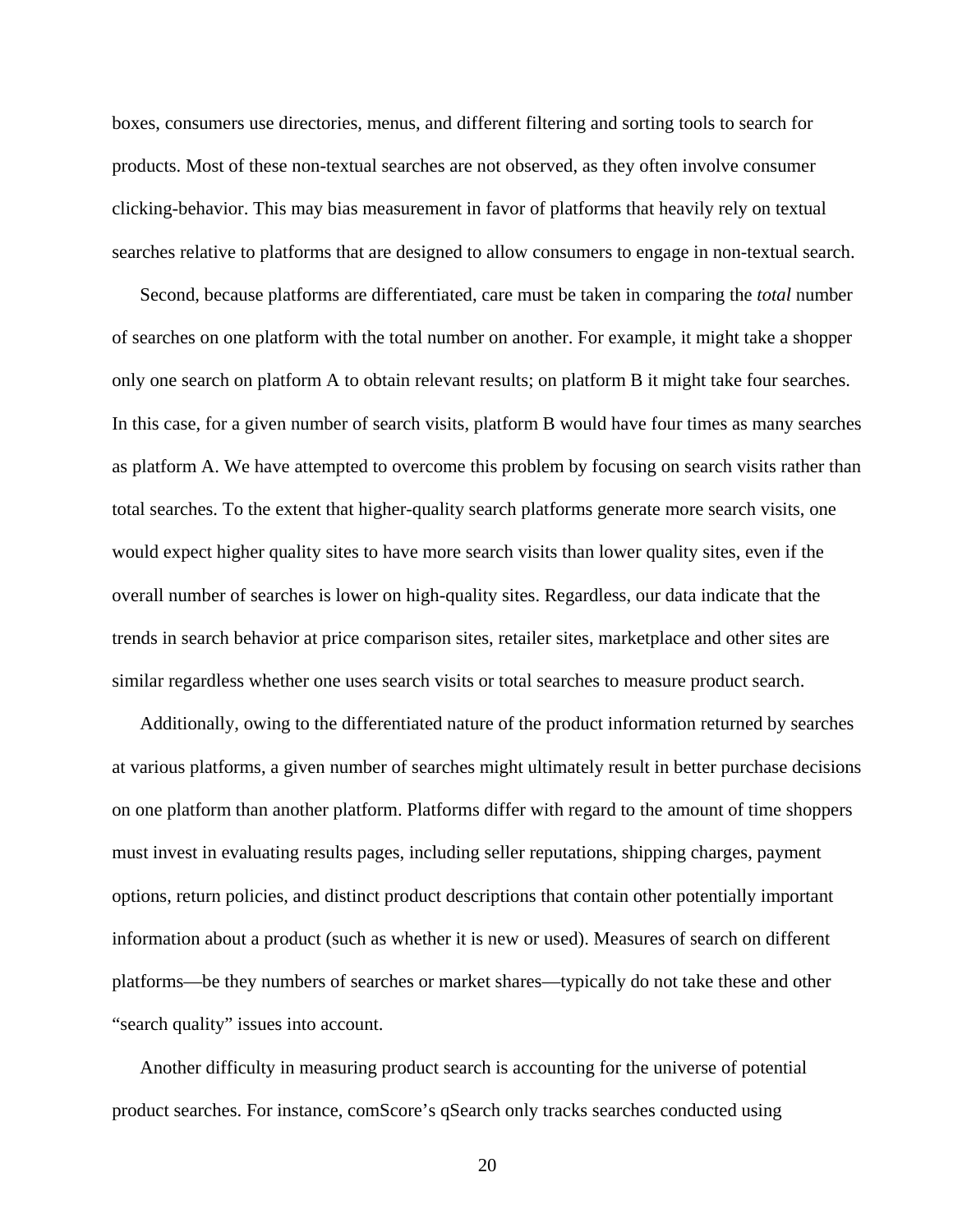traditional (non-mobile) web browsers. Increasingly, however, consumers are using other systems (e.g., iTunes) and applications (e.g., Amazon's Price Check and Sam's Club apps) to conduct product searches. The challenge with these systems is that they tend to be closed and in some cases mobile, which makes it more difficult to accurately measure product search activity on the universe of available platforms. While the absence of reliable data on mobile search activity led us to focus exclusively on non-mobile product search, to the extent that those conducting mobile searches use retailer or marketplace apps (such as Amazon Price Check) while in their local store—or search in a manner similar to those using desktops—the results would be similar. Nonetheless, this remains an open empirical question that would be interesting to examine when reliable data are available.

Finally, it is extremely difficult to disentangle product search from other types of search. We have attempted to overcome this difficulty by focusing exclusively on sites tracked by qSearch that specialize in helping consumers conduct product searches. In so doing, we have excluded searches on the many small retailer sites that are not tracked by qSearch, as well as searches on newspaper and other sites that are potentially related to product search. Our rationale for excluding these later sites is that most of the searches on these sites are unlikely related to product search. In future research we hope to use other data to more closely explore these issues, including the nature of product search conducted on web search engines.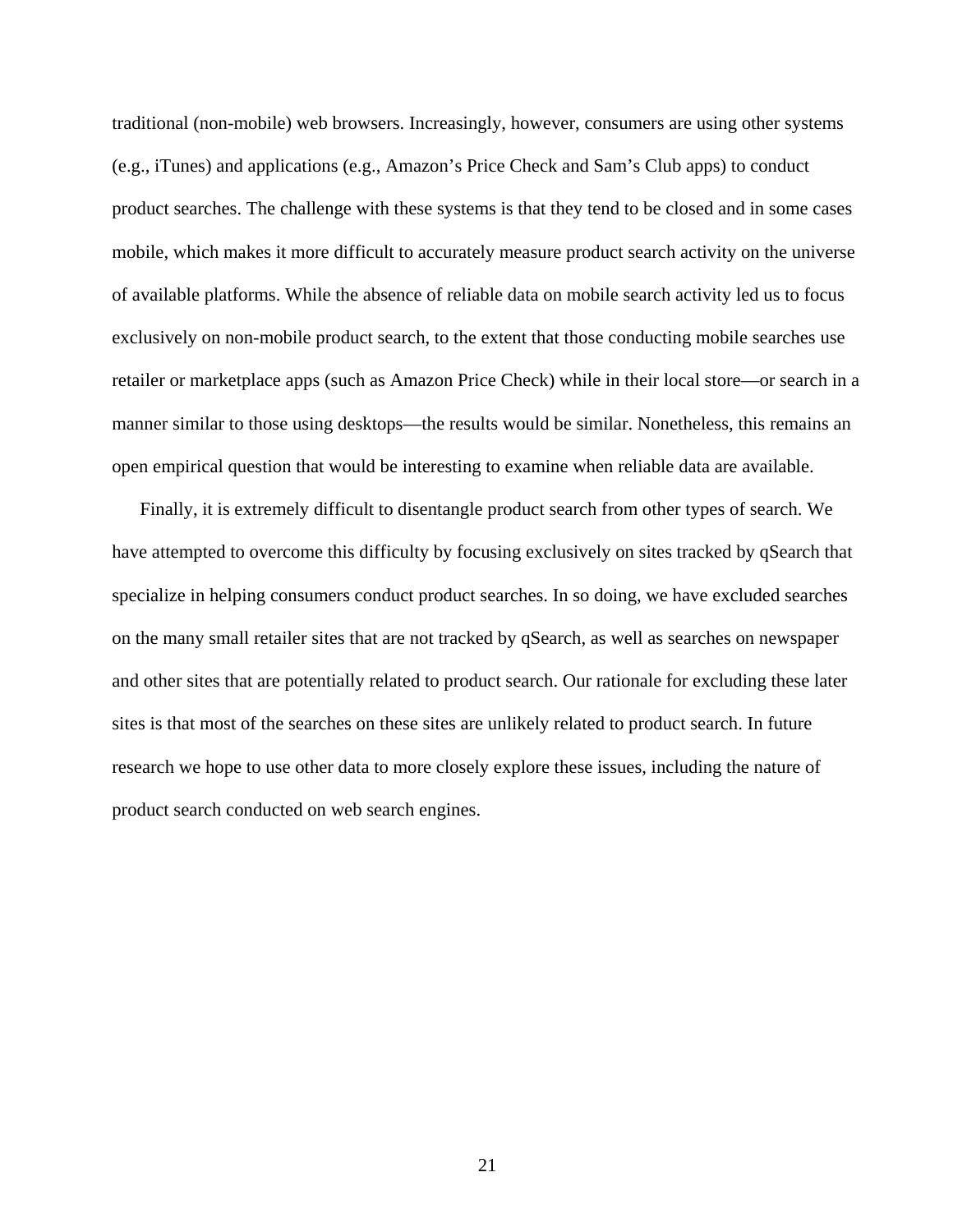# **Figure 1. Screenshot from the Price Comparison Site, Shopper.com, Circa 2001**

## **Mag Innovision LT530C**

#### More product info

Shopping List: Add to my list | View my list | What's Shopping List?

Manufacturer: Part Number: List Price: **Lowest Price:** 

Mag Technology USA Inc.<br>LT530C **N/A** \$549.00 price drop alert



#### Pricing and availability are updated twice daily. To view latest information click on the prices below.

|             | <b>Store</b>                                                                   | Gómez <sup>-</sup><br>Merchant Review | Price     | <b>State</b> | <b>CLICK</b><br>TO CALL | Shipping               | In Stock                        | Last<br>Updated |
|-------------|--------------------------------------------------------------------------------|---------------------------------------|-----------|--------------|-------------------------|------------------------|---------------------------------|-----------------|
| Buy<br>Info | <b>A Computer Center</b><br>Certified<br>Stone<br>More company info            | ***                                   | \$549.00  | CA           | 800-400-<br>5886        | $3.75+$                | <b>YES Ship the</b><br>same day | 3/24/2001       |
| Buy<br>Info | <b>Compu America</b><br>More company info                                      | ***                                   | \$549.00  | CA           | 800-533-<br>9005        | Starts at<br>\$9.95    | In Stock                        | 3/24/2001       |
| Buy<br>Info | Certified<br><b>PCNation.com</b><br><b>Stare</b><br>More company info          | ★★☆                                   | \$645.45  | IL.          | 800-969-<br>5255        | 16.00                  | Y                               | 3/23/2001       |
| Buy<br>Info | <i>sure</i><br>Curtimes<br>Value, Selection, Satisfaction<br>More company info | ***                                   | \$677.99  | CT           | 888-212-<br>0837        | 12.50                  | <b>YES</b>                      | 3/26/2001       |
| Buy<br>Info | Certimies<br>TelekomNet<br>More company info                                   | 查查会                                   | \$685.90  | MA           | 877-346-<br>9500        | \$20.92                | <b>YES</b>                      | 3/23/2001       |
| Buy<br>Info | <b>Micro Warehouse</b><br>Cartified<br>Store<br>More company info              | ***                                   | \$699.95  | <b>NJ</b>    | $800 - 397 -$<br>8508   | Overnight:<br>$$9.95+$ | Y                               | 3/23/2001       |
| Buy<br>Info | <b>Multiwave Direct</b><br>More company info                                   | ***                                   | \$700.88  | CA           | 800-234-<br>3358        | see site               | <b>YES</b>                      | 3/24/2001       |
| Buy<br>Info | Certified<br>Store<br>firstsource.com<br>More company info                     | ★★☆                                   | \$704.02  | CA           | 800-858-<br>9866        | $9.95+$                | 54                              | 3/25/2001       |
| Buy<br>Info | Cartified<br>Stone<br>Soft4U.com<br>More company info                          | ***                                   | \$717.56  | CA           | 877-276-<br>3848        | $$29.90+$              | Yes                             | 3/23/2001       |
| Buy<br>Info | CHET<br>Certified<br>Page Computer<br>Store<br>More company info               | ***                                   | \$849.00  | CA           | 888-557-<br>2557        | 14.31                  | yes                             | 3/24/2001       |
| Buy<br>Info | Cartified<br><b>State Street Direct</b><br><b>STATE</b><br>More company info   | ***                                   | \$1138.34 | NH           | 800-222-<br>4070        | \$15.58                | In stock                        | 3/25/2001       |

**Re-sort By Price / Sponsor**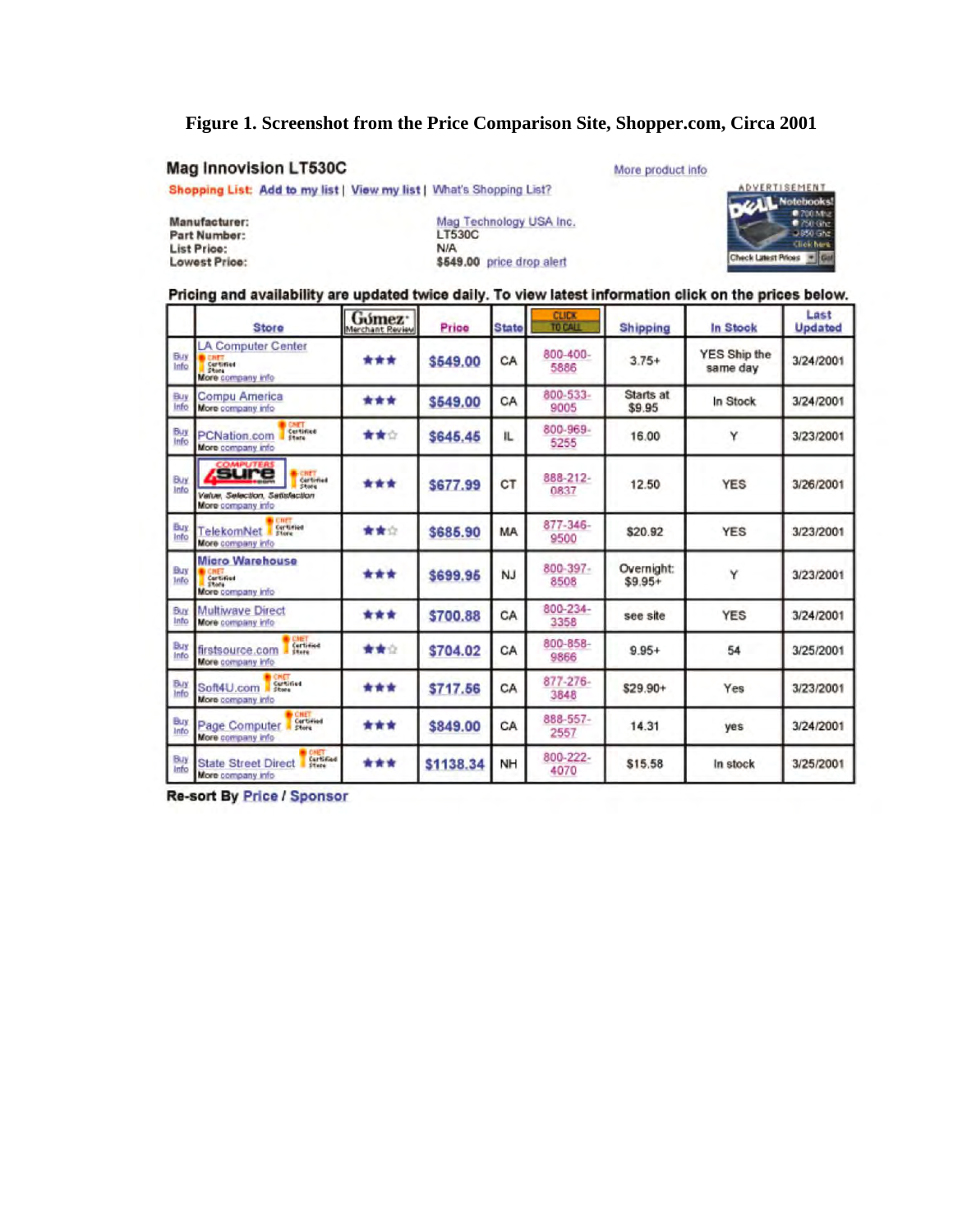



**Marketplace/Other Sites: Unbalanced Panel**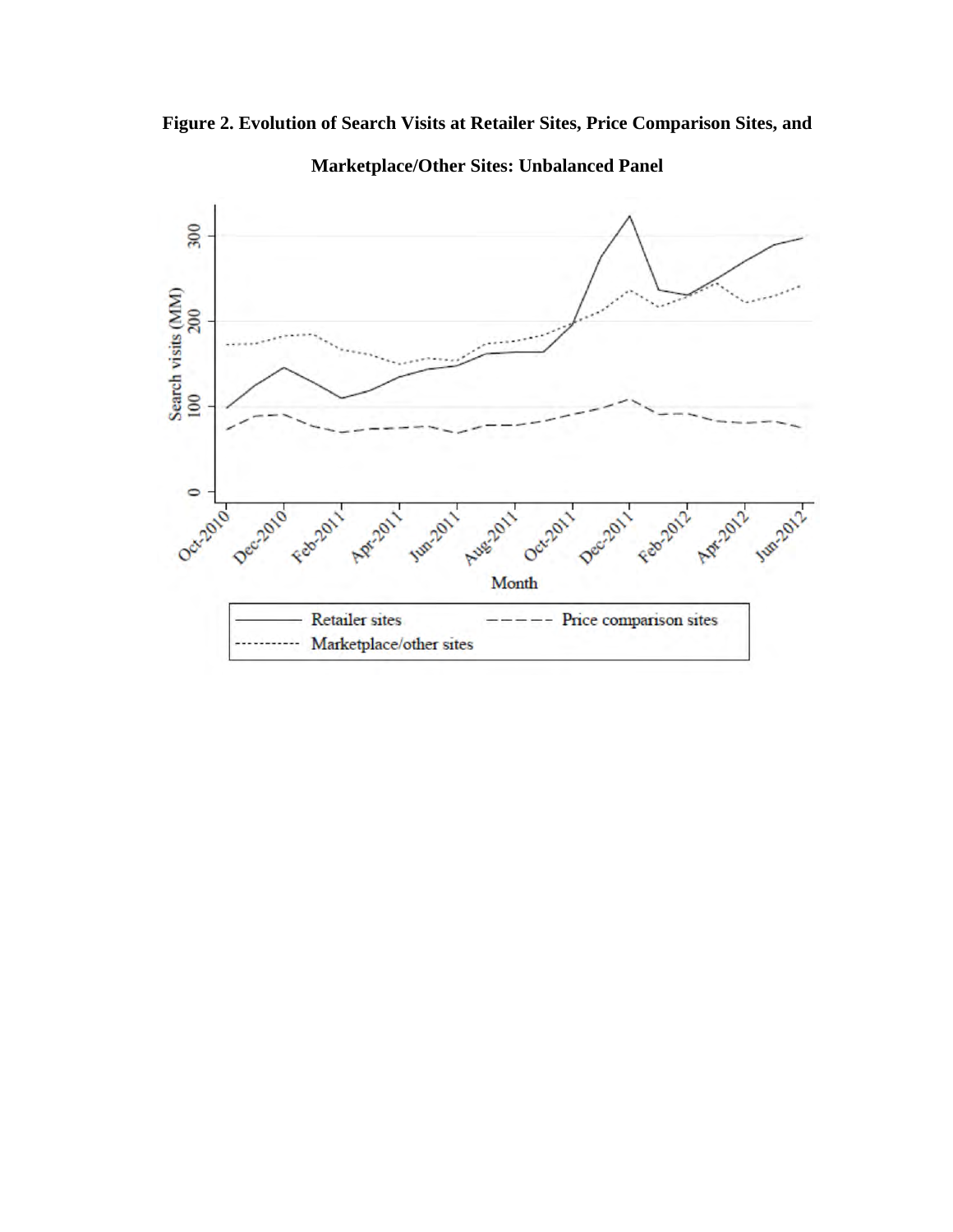**Figure 3. Evolution of Search Visits at Retailer Sites, Price Comparison Sites, and Marketplace/Other Sites: Balanced Panel** 

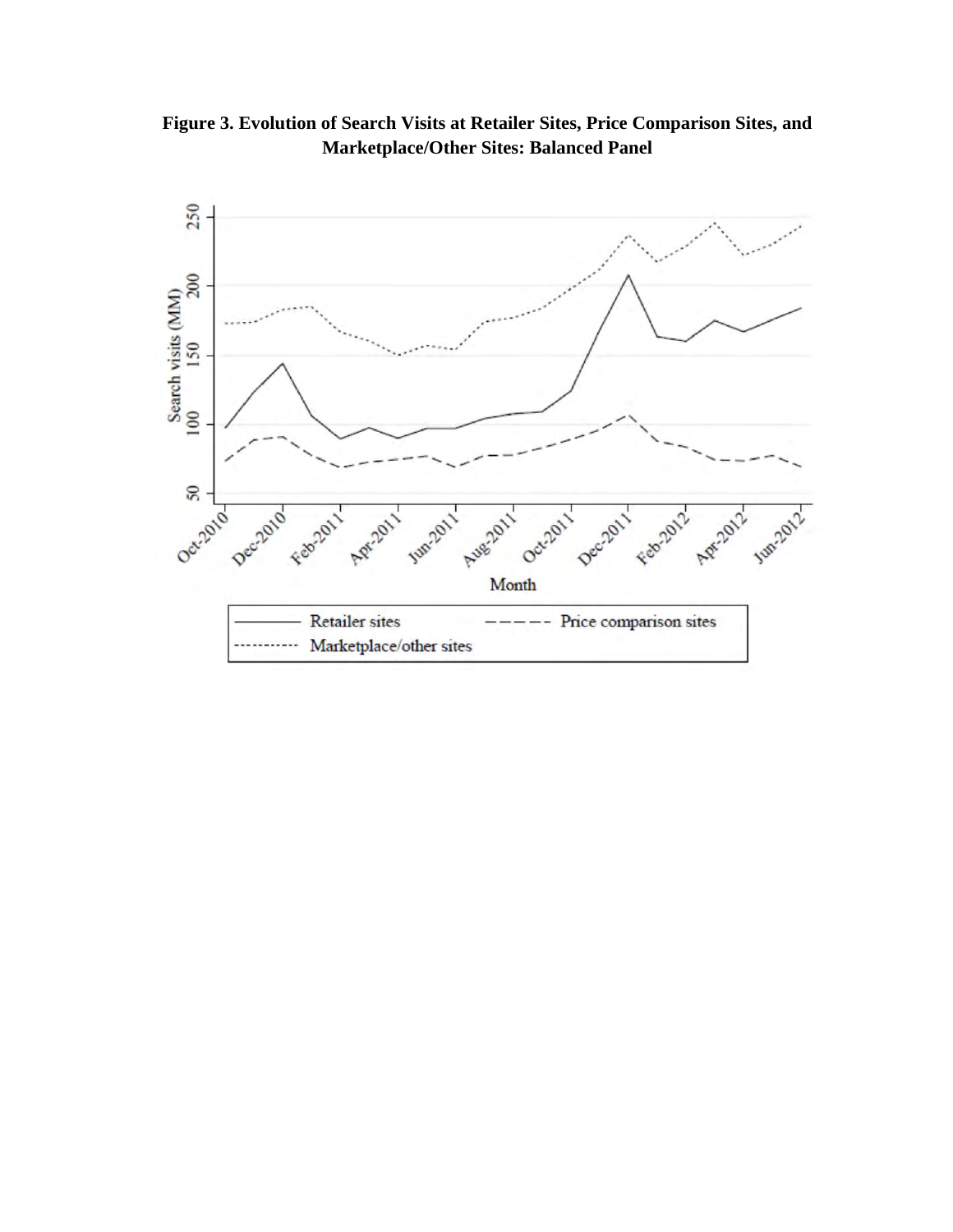

**Figure 4. Evolution of Search Visits, With Craigslist**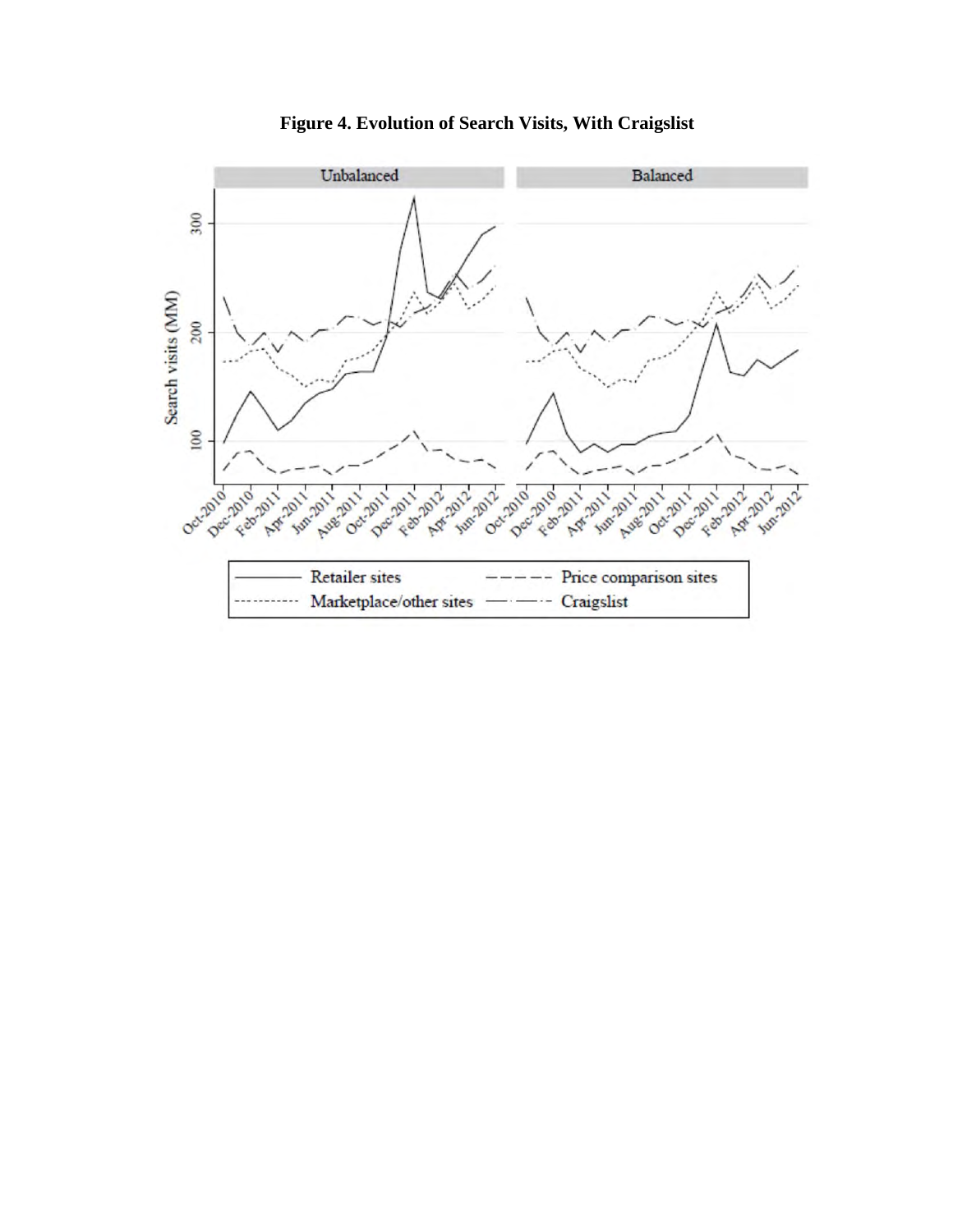



**Marketplace/Other Sites**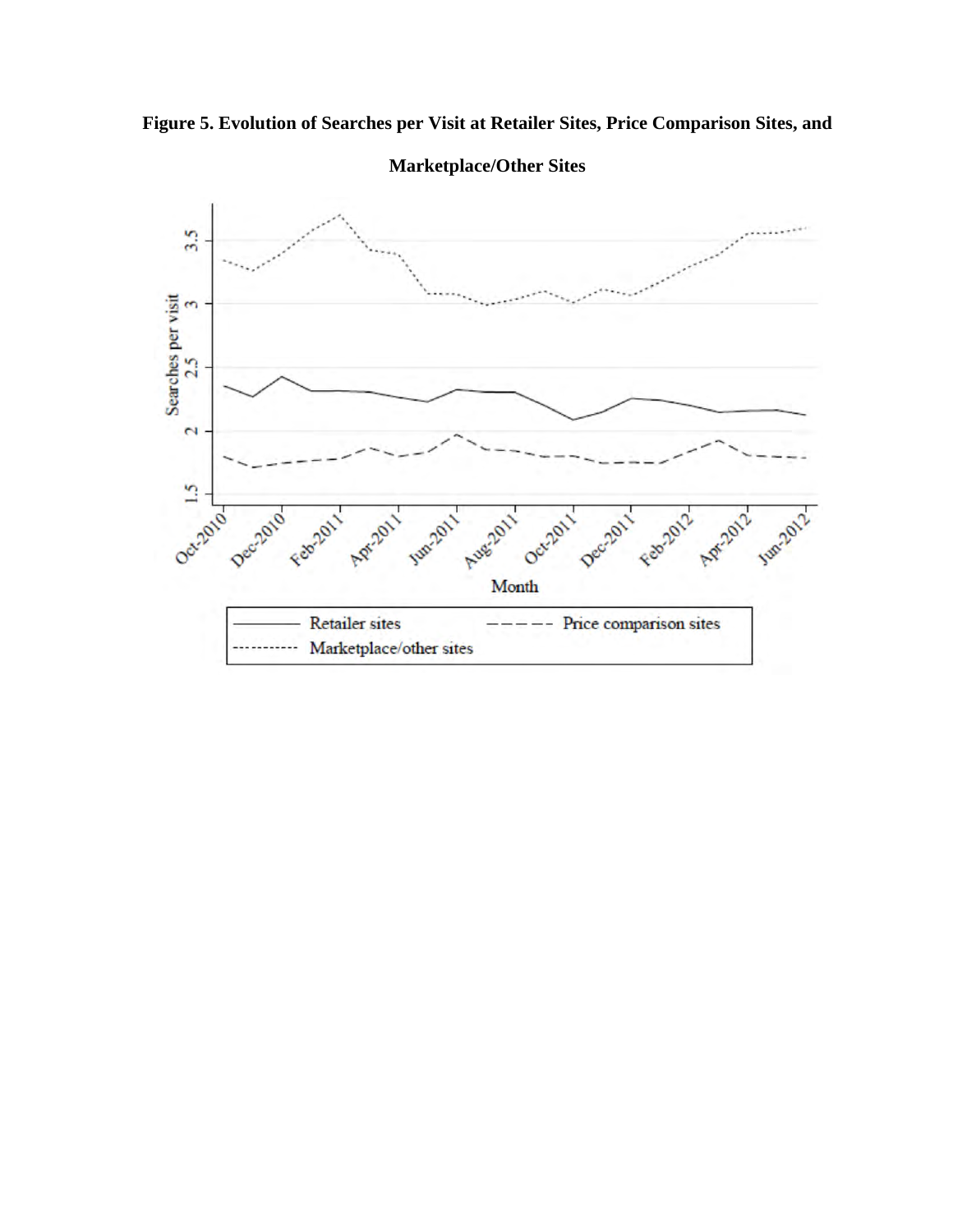|                         |          | Percentage of product |              |          |  |  |  |
|-------------------------|----------|-----------------------|--------------|----------|--|--|--|
|                         |          | searches              |              |          |  |  |  |
|                         |          |                       | by user type |          |  |  |  |
|                         | Searches | heavy                 | medium       | light    |  |  |  |
|                         | (MM)     | searcher              | searcher     | searcher |  |  |  |
|                         |          |                       |              |          |  |  |  |
| <b>Retailer sites</b>   | 634      | 57                    | 31           | 11       |  |  |  |
|                         |          |                       |              |          |  |  |  |
| Price comparison sites  | 134      | 60                    | 29           | 11       |  |  |  |
|                         |          |                       |              |          |  |  |  |
| Marketplace/other sites | 877      | 71                    | 24           | 5        |  |  |  |
|                         |          |                       |              |          |  |  |  |
| Craigslist              | 737      | 70                    | 24           | 6        |  |  |  |
|                         |          |                       |              |          |  |  |  |

# **Table 1. Product Searches by User Type, June 2012.**